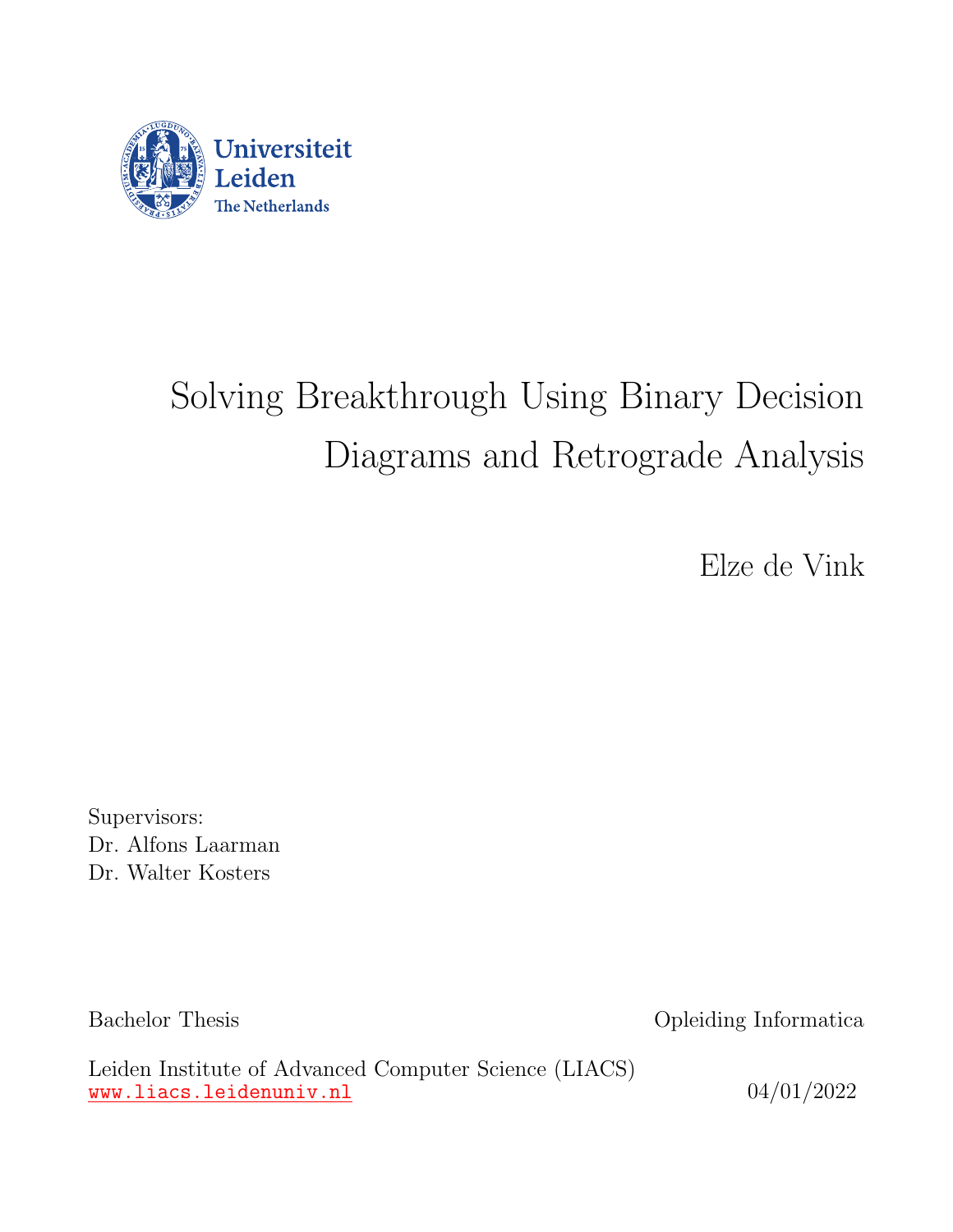#### Abstract

The field of Artificial Intelligence has long been involved with two-player games. Binary Decision Diagrams (BDDs) are used to solve some of these combinatorial problems. In this thesis, we aim to strongly solve the two-player game Breakthrough, symbolically, using BDDs. We provide an encoding of the game board and the transition relation in order to traverse the state space. Using retrograde analysis, we solve Breakthrough for board sizes  $5 \times 4$ ,  $5 \times 5$ ,  $6 \times 4$  and  $7 \times 3$ .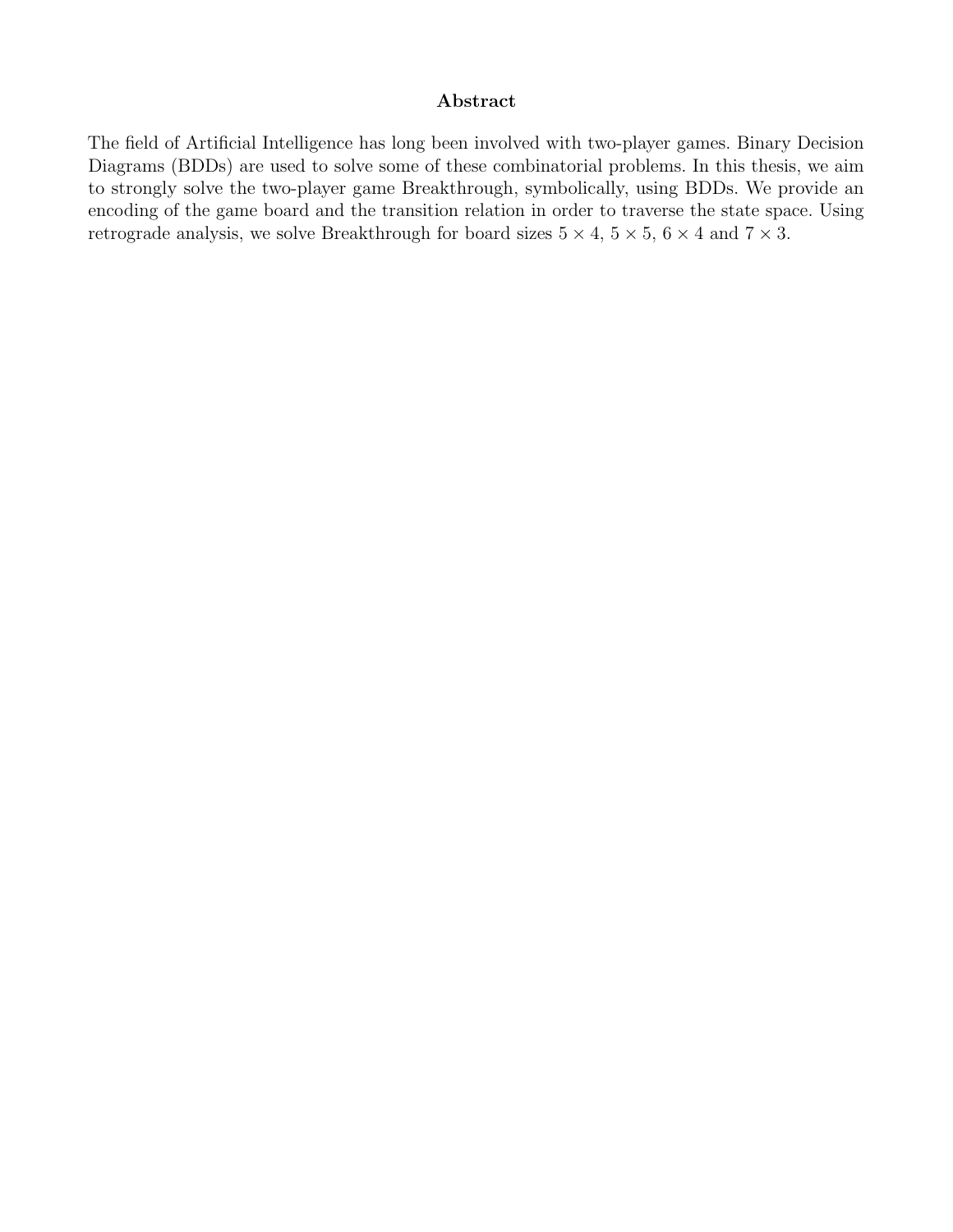# **Contents**

| $\mathbf 1$             | Introduction                             | $\mathbf 1$    |  |  |  |  |  |
|-------------------------|------------------------------------------|----------------|--|--|--|--|--|
| $\overline{2}$          | <b>Background</b>                        | 3              |  |  |  |  |  |
|                         | 2.1                                      |                |  |  |  |  |  |
|                         | 2.1.1                                    |                |  |  |  |  |  |
|                         | 2.1.2                                    |                |  |  |  |  |  |
|                         | 2.2                                      | $\overline{4}$ |  |  |  |  |  |
|                         |                                          | $-5$           |  |  |  |  |  |
|                         | 2.3                                      |                |  |  |  |  |  |
| $\overline{\mathbf{3}}$ | <b>Related Work</b>                      | 9              |  |  |  |  |  |
|                         | 3.1                                      | 9              |  |  |  |  |  |
|                         | 3.2                                      |                |  |  |  |  |  |
|                         | 3.3                                      |                |  |  |  |  |  |
| $\overline{\mathbf{4}}$ | <b>Execution of Breakthrough in BDDs</b> | 11             |  |  |  |  |  |
|                         | 4.1                                      |                |  |  |  |  |  |
|                         | 4.2                                      |                |  |  |  |  |  |
|                         | 4.2.1                                    |                |  |  |  |  |  |
|                         | 4.2.2                                    |                |  |  |  |  |  |
|                         | 4.2.3                                    |                |  |  |  |  |  |
| $\bf{5}$                | <b>Experimental Evaluation</b>           | 15             |  |  |  |  |  |
| 6                       | <b>Conclusions and Further Research</b>  |                |  |  |  |  |  |
|                         | <b>References</b>                        |                |  |  |  |  |  |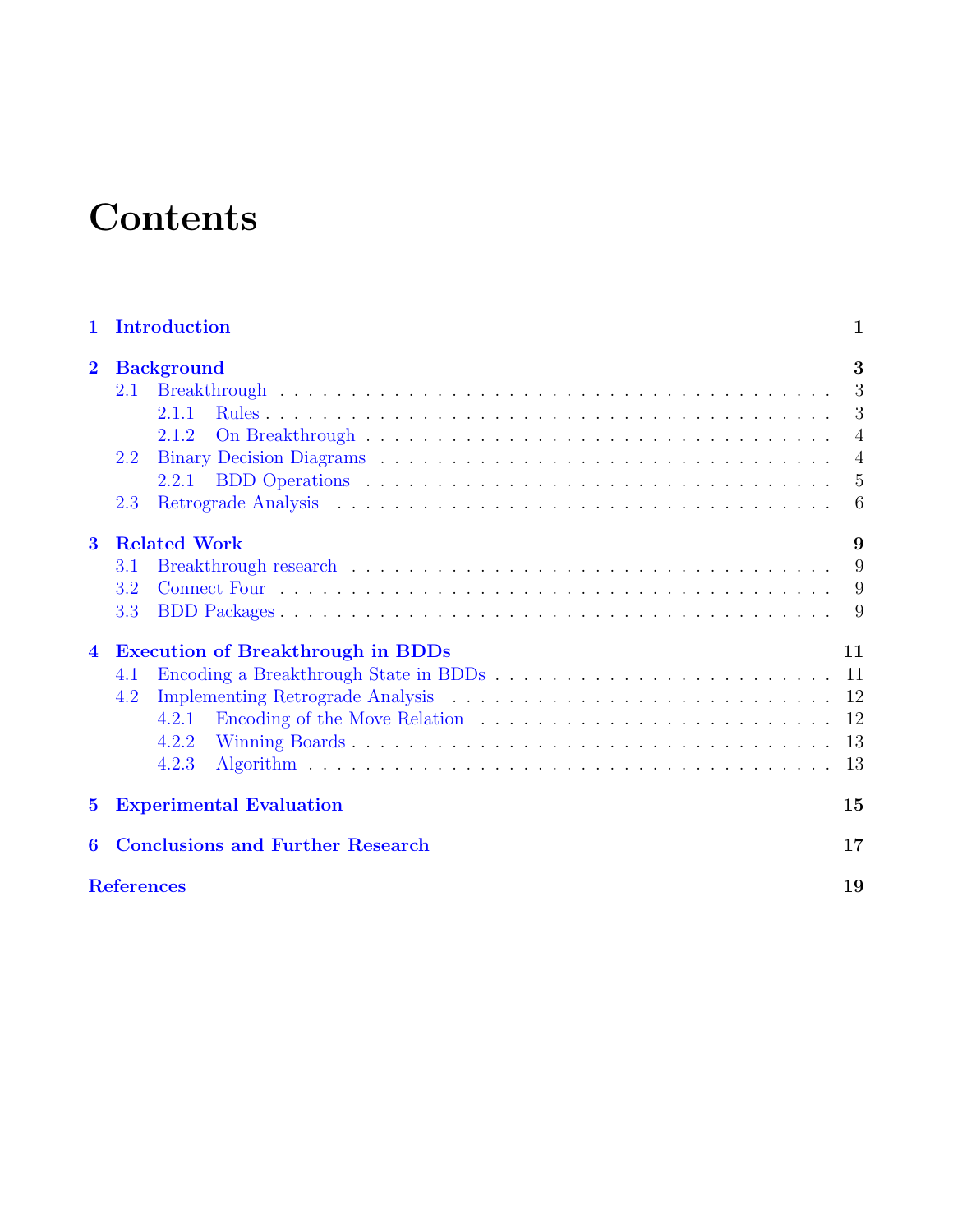## <span id="page-3-0"></span>Introduction

Artificial intelligence (AI) has been a hot topic for a couple of decades already. The aim is to create agents that can be applied in real world scenarios. By conducting research in areas like combinatorial problems and board games the field of AI has been able to apply techniques to more complex problems. Huge strides have been made, from a neural network Backgammon player to beating champions of Go  $[1, 2]$  $[1, 2]$  $[1, 2]$ . More recently, researchers have gotten more involved with using reinforcement learning to create video game agents capable of super human levels of play [\[3\]](#page-20-3).

<span id="page-3-1"></span>Although these researchers aimed to create very proficient players, other AI challenges include solving a game. Solving sequential combinatorial games often involves state space search and storing and evaluating large amounts of board states. In this paper, we focus on a board game with an easy rule-set called Breakthrough. This game is played on an  $m \times n$  board where the goal is to reach the opponent's home row or capture all the opponent's pawns. Pawns can move one square forward or diagonally, only being able to capture an opponent's pawn with a diagonal move. See Figure [1.1](#page-3-1) for the starting position for a  $6 \times 6$  board.



Figure 1.1: Initial board of  $6 \times 6$  Breakthrough.

We aim to solve Breakthrough but this can mean multiple things. There are still distinctions to be made in what way a game can be solved. Three definitions have been proposed for two-player games with perfect information [\[4\]](#page-20-4). Allis describes the distinctions between a game that is *ultra-weakly* solved, weakly solved and strongly solved.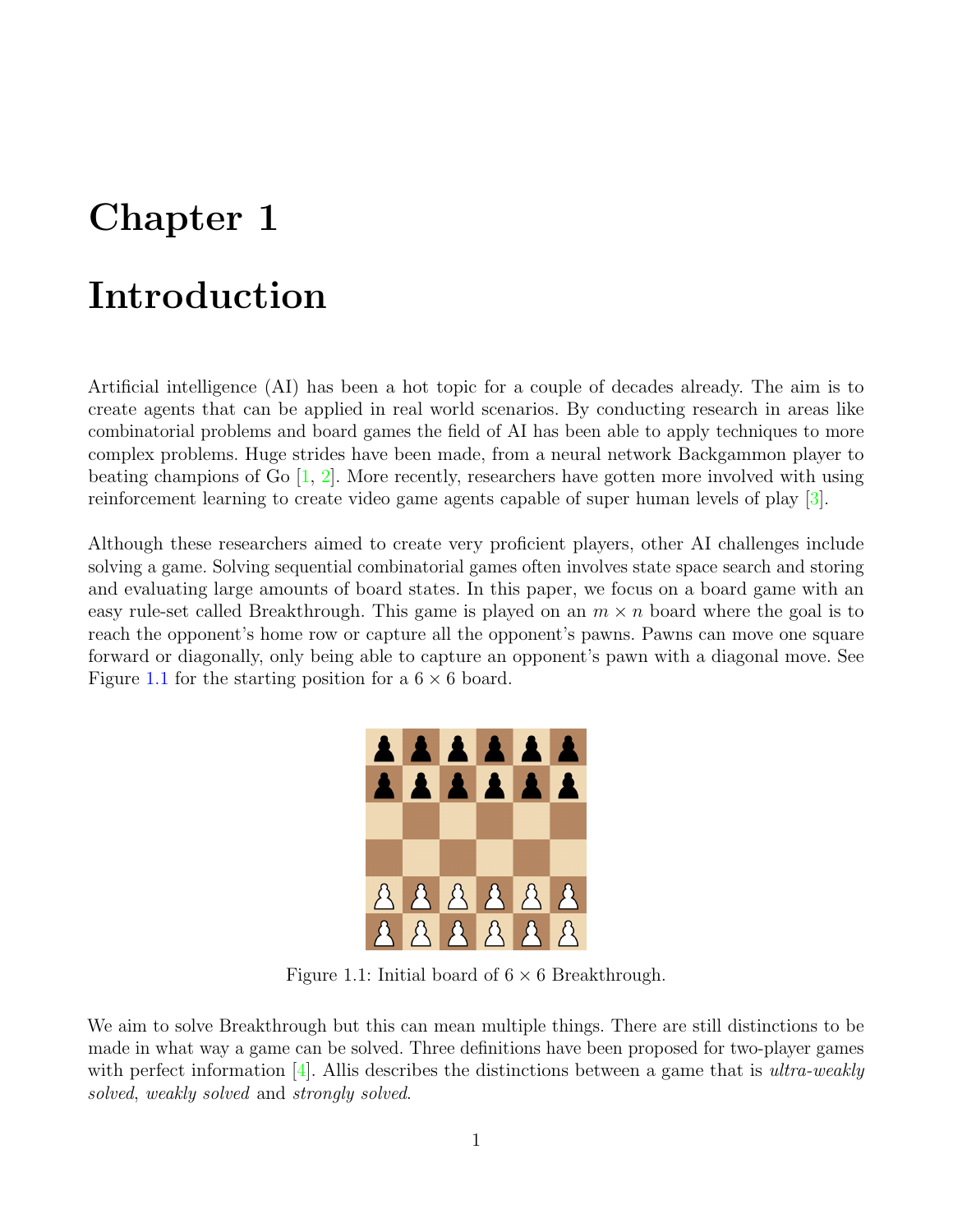A game is ultra-weakly solved if one provides the game theoretic value, meaning won/lost/drawn for each player assuming perfect play, for initial board states  $[4]$ . A game is *weakly solved* if the game theoretic value is given for initial board states with a strategy on how to reach this value. Lastly, a game is *strongly solved* if the game theoretic value is known for every legal board position, which is what we will be doing for Breakthrough. This also includes an optimal strategy for every game position.

Using this method has as a consequence that all possible board states need to be considered, which will lead to a very large amount of states to be stored. In order to handle this, we use Binary Decision Diagrams (BDDs) to represent board states. Although BDDs or equivalent structures that could represent Boolean functions had already been around, it was not until Bryant in 1986 that this data structure had been expanded by a fixed variable ordering and providing rules to reduce the BDDs further in size [\[5\]](#page-20-5). These Reduced Ordered Binary Decision Diagrams (ROBDDs) were a great improvement over regular BDDs and in this thesis we also make use of this structure.

This thesis strongly solves Breakthrough boards for several sizes. For board sizes  $5 \times 4$ ,  $5 \times 5$  and  $7 \times 3$ the second player is winning from the start. For the board size  $6 \times 4$  the first player is winning. We also compare two methods of defining the baseline of winning board states. One where the winning move has been made and the other where a board state is winning if a pawn can reach the opponent's home row. For a  $5 \times 5$  board, we find that there are 21 times fewer board states to be considered if we use the method of defining winning board states where the winning move has not yet been made.

Chapter [2](#page-5-0) provides background knowledge for this thesis. The game of Breakthrough is discussed here and BDDs are explained as well as retrograde analysis. Chapter [3](#page-11-0) provides related works on the subjects discussed to give a good view on how some of these techniques are used. Chapter [4](#page-13-0) describes the methods on how BDDs are used to represent board states and how retrograde analysis has been implemented. Chapter [5](#page-17-0) gives the experimental evaluation of the workings described in Chapter [4](#page-13-0) and lastly Chapter [6](#page-19-0) gives the conclusions and discusses further research. This bachelor thesis was created under the supervision of Alfons Laarman and Walter Kosters from the Leiden Institute of Advanced Computer Science (LIACS).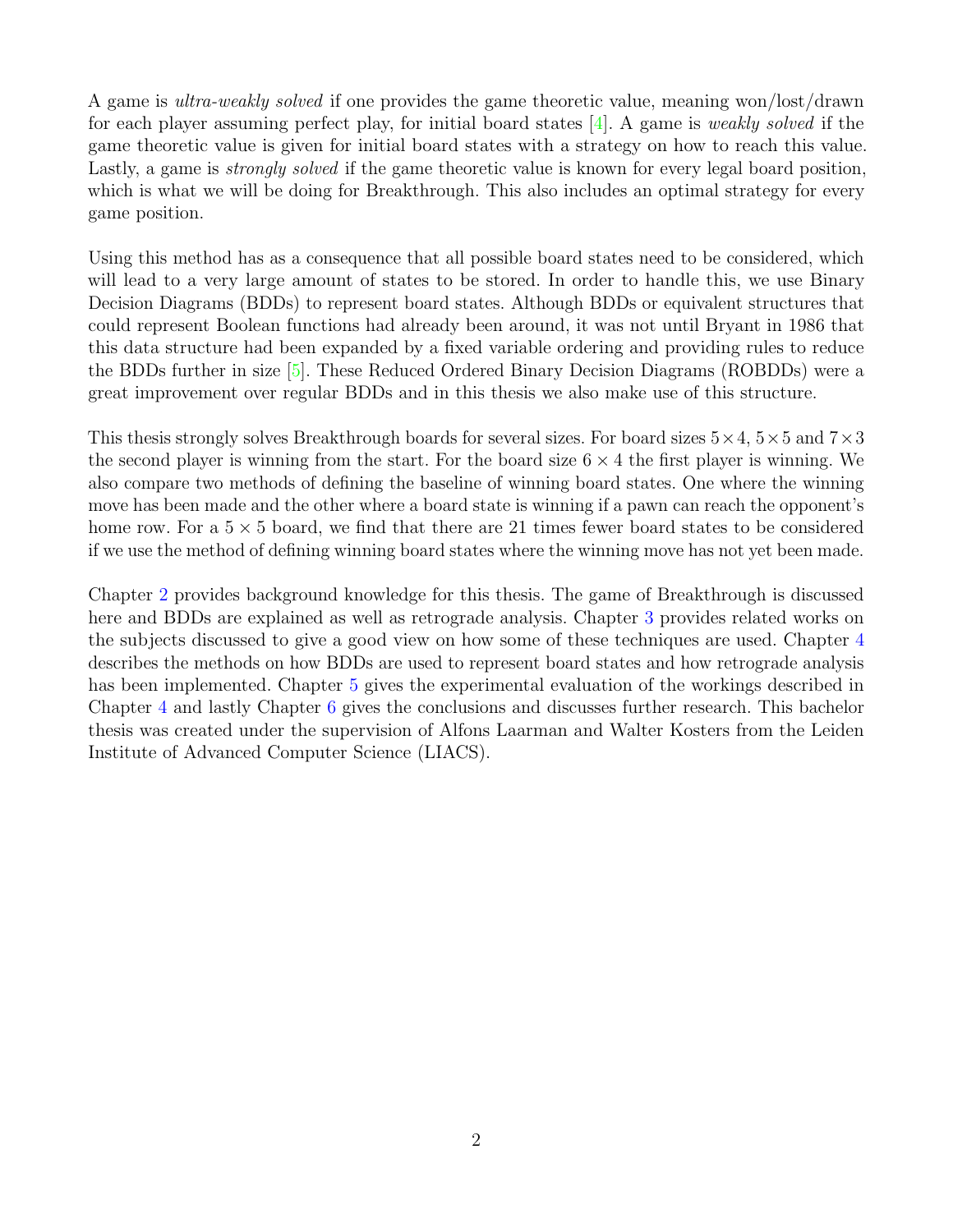# <span id="page-5-0"></span>Background

This chapter provides background information to understand this thesis.

When referring to the game pieces of Breakthrough we will call them 'pawns' as they move similarly to pawns in chess. The two players will be called 'White' and 'Black' with White being the starting player. White will also be referred to as Player 0 or  $P_0$  and Black as Player 1 or  $P_1$ .

#### <span id="page-5-1"></span>2.1 Breakthrough

Breakthrough was introduced by Dan Troyka in 2000 and was originally designed to be played on a  $7 \times 7$  board. He changed the board size to  $8 \times 8$  to enter the 2001  $8 \times 8$  Game Design Competition organised by About Board Games, Strategy Gaming Society and Abstract Games magazine. Breakthrough won the competition and it earned a publication on the About Board Games website and a article in the Abstract Games magazine [\[6\]](#page-20-6).

#### <span id="page-5-2"></span>2.1.1 Rules

In this two-player game, players White and Black take turns moving pawns on a  $m \times n$  board. A pawn can be moved to three possible squares: the square directly in front of it and the two diagonal squares in front of the pawn. A pawn can never take the position that is owned by a pawn of its own colour. It can, however, capture (or take) a pawn of an opposite colour if the pawn makes a diagonal move, the opponent's pawn is then permanently removed from the game. The goal is to place a pawn on the opponent's "home" row or to capture every pawn of the opponent.

Breakthrough can be played on a variety of board sizes. At the start of the game, each player's first two rows are filled with pawns. This starting position can be seen on an  $8 \times 8$  board in Figure [2.1a](#page-6-2) along with Figure [2.1b](#page-6-2) showcasing the possible moves. Because pawns can only move forward a draw or loop in the state space search is not possible.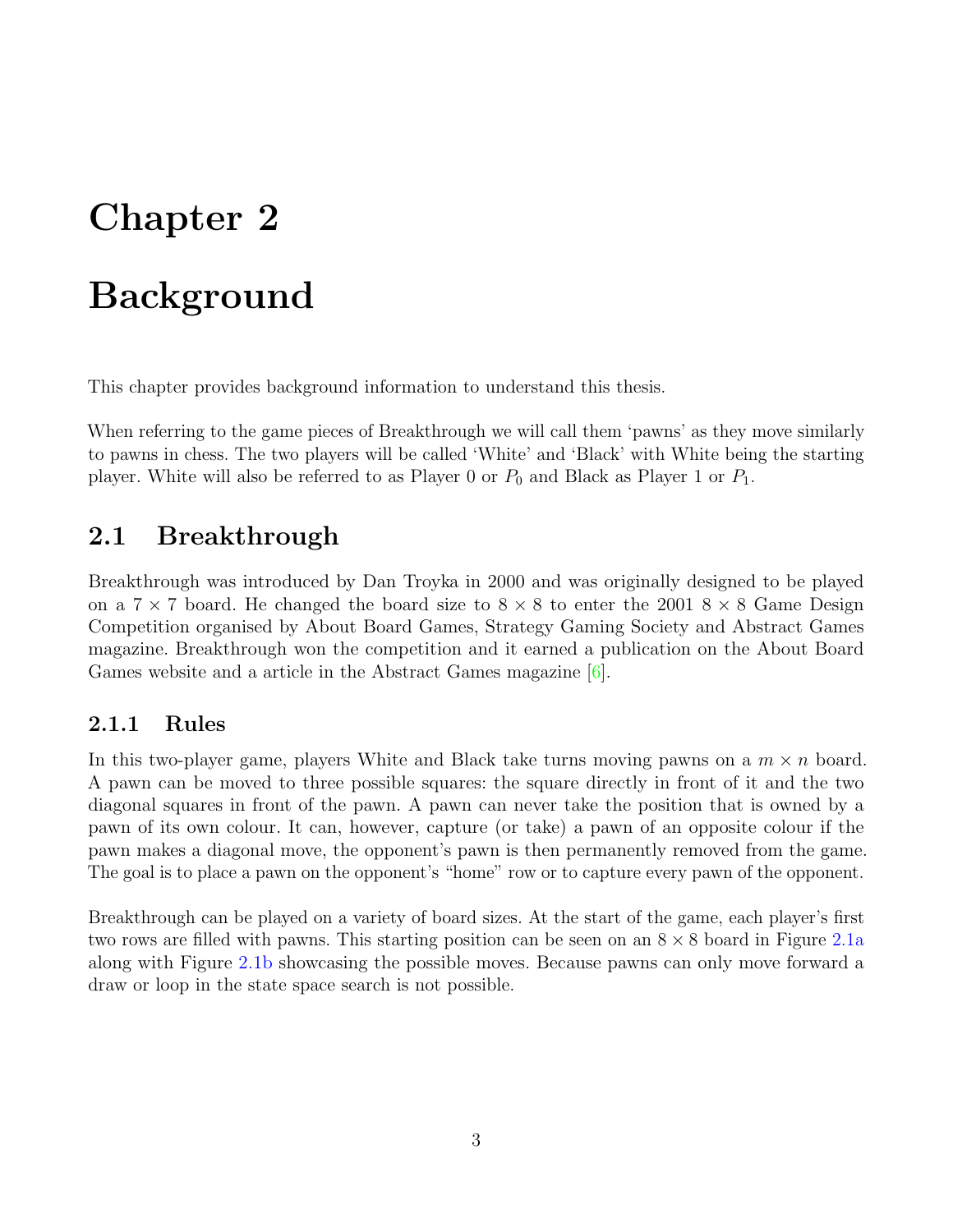<span id="page-6-2"></span>



(a) Starting Position (b) Display of possible moves

Figure 2.1: The initial position of an  $8 \times 8$  board of Breakthrough. A pawn can move a square forward if that square is vacant, it can also move one square diagonally forward thereby taking the opponent's pawn.

#### <span id="page-6-0"></span>2.1.2 On Breakthrough

Although the game is relatively simple, it features surprising amounts of depth  $[6]$ . Defensive positions must be maintained for as long as possible as a lone defence piece can not defend against an opponent's pawn as that pawn can always move directly in front of the defender making it unable to be captured. Skilled players can spot and set up forced wins comprised of several forced moves.

Definition [2.1.1](#page-6-3) gives the description of a state in Breakthrough.

<span id="page-6-3"></span>**Definition 2.1.1.** A state A in Breakthrough is a tuple  $(V^{m \times n}, p)$ , with  $V^{m \times n}$  being an  $m \times n$ matrix where entries  $V_{i,j}$  give the contents of square  $(i, j)$  on an  $m \times n$  Breakthrough board. Here  $V_{i,j} \in \{W, B, E\}$ , where W and B represent a white and black pawn, respectively, and E an empty square. Furthermore, p represents which player is to move,  $p \in \{0, 1\}$ . If p is 0 it means that White is to move, otherwise Black is to move.

#### <span id="page-6-1"></span>2.2 Binary Decision Diagrams

A Binary Decision Diagrams (BDD) is a data structure that is used to represent and manip-ulate Boolean functions. Figure [2.2](#page-7-1) shows the BDD for the Boolean function  $f(x_1, x_2, x_3)$  =  $(x_1 \wedge x_2) \vee (x_1 \wedge x_3) \vee (x_2 \wedge x_3)$ . BDDs are rooted, acyclic, directed graphs where every node represents a variable  $x_i$  and has two successors shown by the lines going down. From node  $x_i$  the dotted line, called LO, is taken when  $x_i = 0$ . Otherwise, when  $x_i = 1$ , the solid line, called HI, is taken. Following a path leads to one of the two sink nodes, either TRUE or FALSE. We use the symbol  $\vert \top \vert$  to denote the TRUE sink node and  $\vert \bot \vert$  to denote the FALSE sink node [\[7\]](#page-20-7).

In order to keep BDDs small and simplify manipulation of BDDs, two restrictions can be enforced on BDDs. These applied constraints on a BDD make it *reduced* and *ordered*; definitions on these constraints are given by Definitions [2.2.1](#page-7-2) and [2.2.2](#page-7-3) respectively.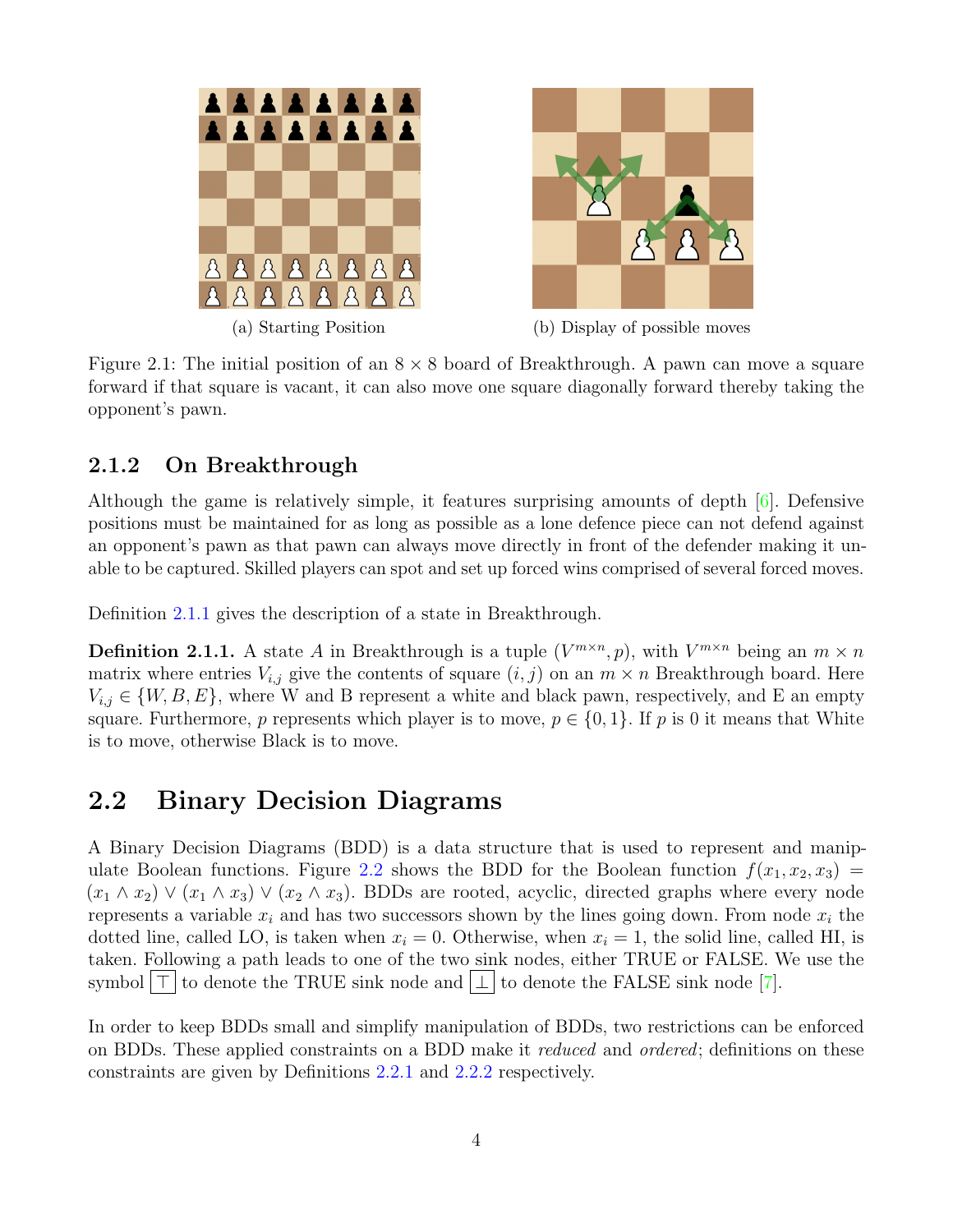<span id="page-7-2"></span>Definition 2.2.1. A BDD is *reduced* if no node has an identical HI and LO. Also, multiple nodes representing the same variable may not have identical outgoing branches as these nodes can be joined.

<span id="page-7-3"></span>**Definition 2.2.2.** A BDD is *ordered* if no node is considered multiple times on any path from root to sink node. This is done by ensuring that whenever a LO or HI path goes from  $x_i$  to  $x_j$ , we have that  $i < j$ .

<span id="page-7-1"></span>These two constraints also ensure that the BDD is in a canonical form, meaning that there is a unique representative BDD for a certain function [\[5\]](#page-20-5). Figure [2.3](#page-7-4) shows how a Reduced BDD (RBDD) is constructed from a non-reduced BDD. From this point, we will use the term BDD to refer to Reduced Ordered Binary Decision Diagrams (ROBDD).



Figure 2.2: BDD for the Boolean function  $f(x_1, x_2, x_3) = (x_1 \wedge x_2) \vee (x_1 \wedge x_3) \vee (x_2 \wedge x_3)$  and its truth table.

<span id="page-7-4"></span>

Figure 2.3: A non-reduced BDD alongside the reduced form. First the two nodes that have outgoing edges to the same node are removed. Then the two nodes that represent the same variable with identical outgoing edges are merged. Note that the BDD is ordered.

#### <span id="page-7-0"></span>2.2.1 BDD Operations

One of the major advantages of the BDD representation is the ability to perform operations on the structures, identical to the way one can perform operations on a Boolean function. Say we have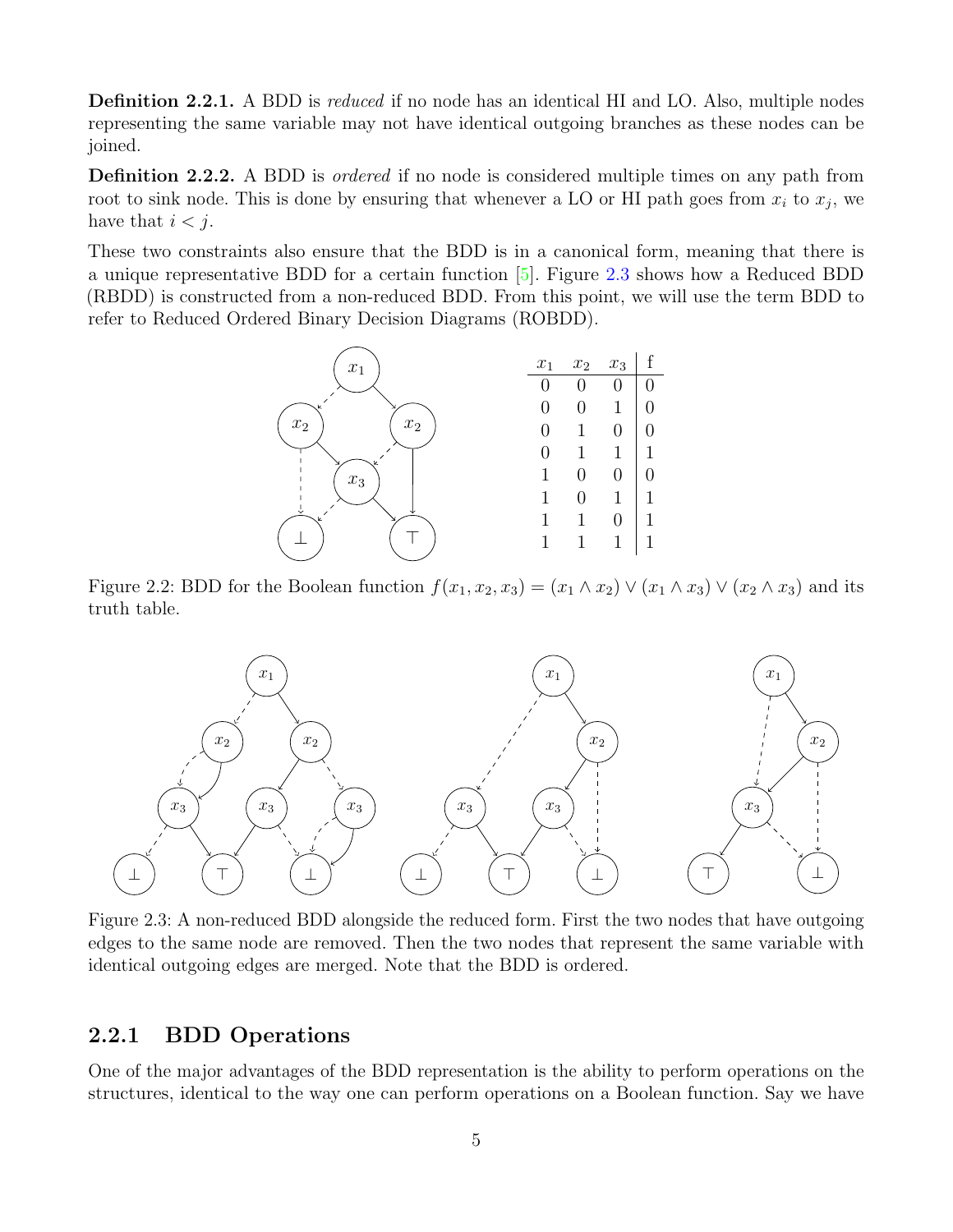two functions  $f(x, y)$  and  $g(x, y)$ , we could then combine these functions into  $h(x, y) := f \vee g$ . In the same way we can combine the BDDs representing  $f(x, y)$  and  $g(x, y)$ , F and G, into a BDD that represents h by combining these BDDs. BDD packages allow the creation of this BDD  $H$  by calling the function  $OR(F, G)$ .

Along with more common operations like OR and AND BDD packages can also include the functions *Image* and *Preimage. Image*(S, T) is used to produce the image of a set S under a transition relation  $T(\vec{x}, \vec{x}')$ , with  $\vec{x}, \vec{x}'$  being sets of variables. It is defined as  $Image(S, T) = \{x' \mid \exists x \in S, (x, x') \in S, (x, x')\}$ T}. In our case, we use this operation to find successive states after a move in Breakthrough. Preimage is defined as  $Preimage(S, T) = \{x' \mid \exists x \in S, (x', x) \in T\}$  and is used for backward induction.

#### <span id="page-8-0"></span>2.3 Retrograde Analysis

Retrograde analysis is a technique used to find the set of winning boards by working our way back from a winning position and adding those boards that can or must lead into winning positions later on in the game. This technique has everything to do with the state space of the game and the traversal between those states.

This technique is best showcased by an example of a state space of a two-player game. We name the two players Player 0 and Player 1 with a state space shown in Figure [2.4,](#page-9-0) where each state is a capitalized letter. This tree has root node A which is the initial state. Nodes that have numbers are terminal states where the number is the player that has won in that position. Finding the complete set of winning states for each player is the goal and this is done for each player individually. For this example we first consider Player 0. We start by creating the set of won states, the states represented by the number 0. We then check if this set can be expanded, which can be done in two ways:

- A board is added if Player 0 can make a move towards a winning state.
- A board is added if Player 1 must make a move towards a winning state (for Player 0).

The first way is shown in Figure [2.4a](#page-9-0) on the left where state  $E$ , G and H are encircled (meaning that they are added to the set of winning states). In the next step, state  $B$  is added as Player 1 can only move from this state to a winning state. These two ways of adding states is then looped until no state can be added. This finishes here by adding state  $A$ , the initial state, in Figure [2.4b](#page-9-0) on the left. This game has now been weakly solved by providing the winning player and the winning strategy. The tree on the right of Figure [2.4b](#page-9-0) also shows the entire state space with the states that are winning for Player 1 squared. Now that all possible states have been labeled the game is strongly solved. In general it is also possible for a state to be tied between the players, however this is not possible for Breakthrough.

In Definition [2.1.1](#page-6-3) we defined a game state in Breakthrough, in Definition [2.3.1](#page-9-1) a general two-player game will be defined and in Definition [2.3.2](#page-9-2) the game Breakthrough will be formalized in this same form for an  $8 \times 8$  board. This follows the definition of a two-player game proposed in [\[8\]](#page-20-8).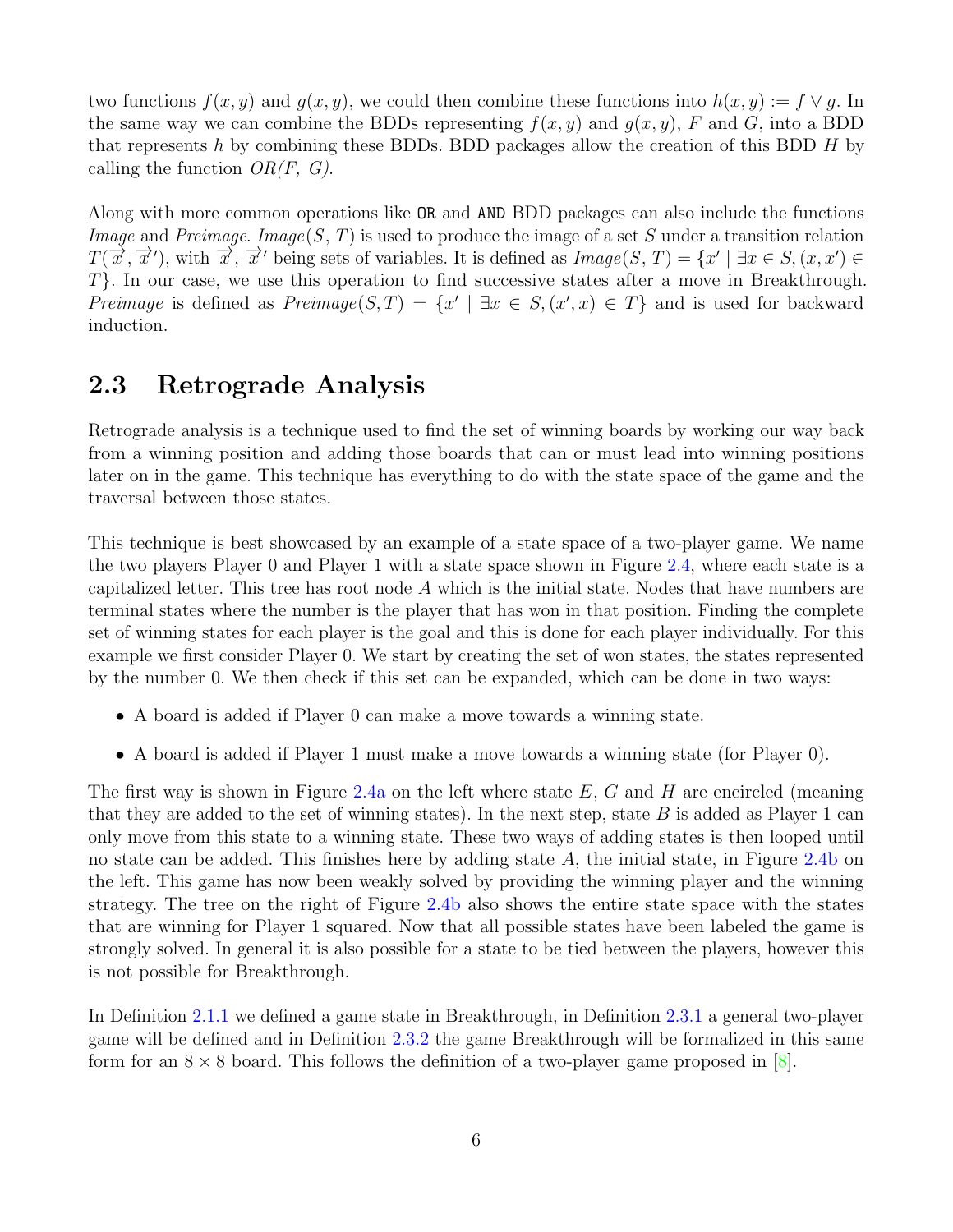<span id="page-9-0"></span>

(a) Left: Starting state space. Right: Winning states and immediately winning states encircled.



(b) Left: Boards that can only move into winning states for Player 0 are added along with the root node A that now has a winning board as an option. Right: Fully filled-in state space divided into two sets.

Figure 2.4: Example of retrograde analysis. Winning boards for Player 0 are encircled and winning boards for Player 1 are squared. The number on the left represents the player to move from the states in that row.

<span id="page-9-1"></span>**Definition 2.3.1.** A two-player game is a tuple  $(Q_0, Q_1, S, E_0, E_1, M)$  with  $Q_0, Q_1$  the sets of game states where  $P_0/P_1$  is to move, S the set of starting states,  $E_0/E_1$  the sets of end states that are won for  $P_0/P_1$  and M the move relation. The tuple also has the following properties:

•  $Q \triangleq Q_0 \oplus Q_1$  (*Q* is the union of the two disjoint game state sets  $Q_0$  and  $Q_1$ )

• 
$$
S \subseteq Q_0 \tag{P_0 \text{ moves first}}
$$

- $E_0, E_1 \subseteq Q$  with  $E_0 \cap E_1 = \emptyset$  (Disjoint sets of end states for  $P_0/P_1$ )
- $E_0 \subseteq Q_1$  and  $E_1 \subseteq Q_0$  (All games won by  $P_i$  are such that  $P_i$  has made the winning move thus placing the resulting board in  $Q_{1-i}$ )
- $M \triangleq M_0 \oplus M_1$  with  $M_0 \subseteq Q_0 \times Q_1$  and  $M_1 \subseteq Q_1 \times Q_0$  (Move relation for  $P_0/P_1$ )

<span id="page-9-2"></span>**Definition 2.3.2.** Breakthrough is a two-player game  $B = (Q_0, Q_1, S, E_0, E_1, M)$  played on an  $m \times n$  board. Player 0 plays with the white pawns and Player 1 with the black pawns, both players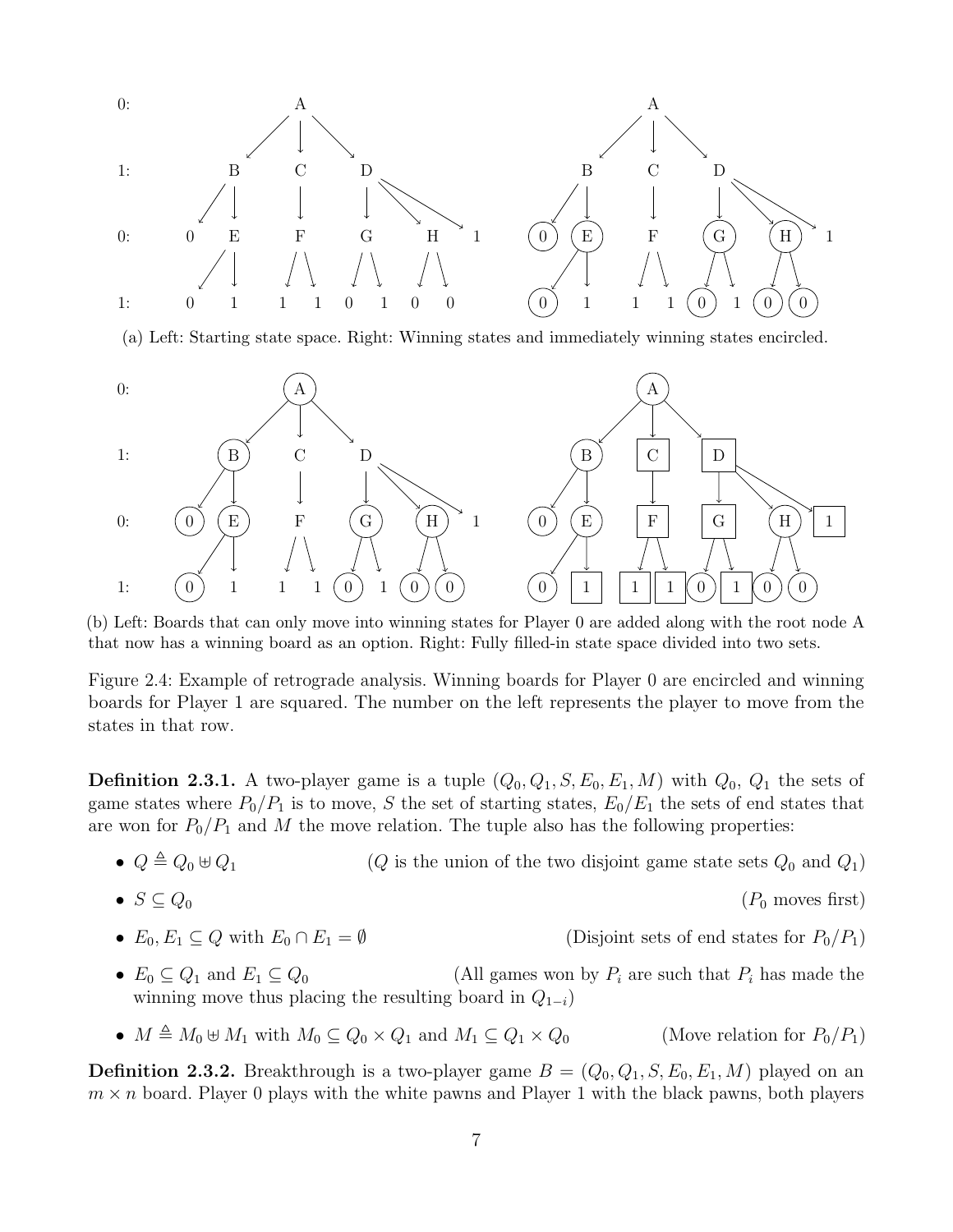start with two rows of pawns starting from each player's home row. Pawns can move one square forward or diagonally forward if the square is free. A pawn can capture an opponent's pawn if a diagonal move is made. A player has won if one of its pawns has reached the furthest row or after having capture all pawns of the opponent. Note that a player has won if the winning move has been made, meaning if  $P_0$  has won, the won board state is in  $Q_1$ .

•  $Q_p$  is the set of states with a state  $A = (V^{m \times n}, p)$  with  $V_{i,j} \in \{W, B, E\}$  for white pawn, black pawn and empty square respectively. Also, p represents which player is to move,  $p \in \{0, 1\}$ . If p is 0 it means that White is to move, otherwise Black is to move.

• If 
$$
m > 4
$$
:  $S \triangleq \{A\}$  with  $A_{i,j} = \begin{cases} W & \text{if } 1 \leq i \leq 2 \\ E & \text{if } 3 \leq i \leq (m-2) \\ B & \text{if } (m-1) \leq i \leq m \end{cases}$ 

Starting position with two rows of white and black pawns with empty rows in between. If there are fewer than five rows, there is only one row of pawns per player:

$$
S \triangleq \{A\} \text{ with } A_{i,j} = \begin{cases} W & \text{if } i = 1 \\ E & \text{if } 2 \le i \le (m-1) \\ B & \text{if } i = m \end{cases}
$$

- $E_p \triangleq F_p$  (stone on furthest row)  $\cup T_p$  (all pawns captured) with  $F_p \triangleq \{A = (V^{m \times n}, 1-p) \mid p \in \{0,1\}, A \in Q, A \notin Q_p,$  $\int \exists x : A_{m,x} = W \quad \text{if } p = 0$  $\exists x : A_{1,x} = B$  if  $p = 1$ }  $T_p$  is the subset of  $Q_{1-p}$  such that  $Image(M, T_p) = \emptyset$
- $(A, A') \in M_0$  with  $A_p = 0$ ,  $A'_p = 1$  and  $(A, A')$  as one of these three moves:

- Left diagonal move: 
$$
V_{k,\ell} = W
$$
,  $V_{k+1,\ell-1} \in \{E, B\}$ ,  $k < m, \ell > 1$ ,  

$$
V'_{i,j} = \begin{cases} V_{i,j} & \text{if } (i,j) \notin \{(k,\ell), (k+1,\ell-1)\} \\ E & \text{if } i = k, j = 1 \\ W & \text{if } i = k+1, j = \ell-1 \end{cases}
$$

– Forward move:  $V_{k,\ell} = W$ ,  $V_{k+1,\ell} = E$ ,  $k < m$ ,  $V'_{i,j} =$  $\sqrt{ }$  $\int$  $\mathcal{L}$  $V_{i,j}$  if  $(i, j) \notin \{(k, \ell), (k + 1, \ell)\}\$ E if  $i = k, j = 1$ W if  $i = k + 1, j = \ell$ 

– Right diagonal move:  $V_{k,\ell} = W$ ,  $V_{k+1,\ell+1} \in \{E, B\}$ ,  $k < m, \ell < n$ ,  $V'_{i,j} =$  $\sqrt{ }$  $\int$  $\overline{\mathcal{L}}$  $V_{i,j}$  if  $(i, j) \notin \{(k, \ell), (k + 1, \ell + 1)\}\$ E if  $i = k, j = 1$ W if  $i = k + 1, j = \ell + 1$ 

Moves in  $M_1$  are similarly defined, going in the opposite direction vertically and changing the position of black pawns instead of white pawns.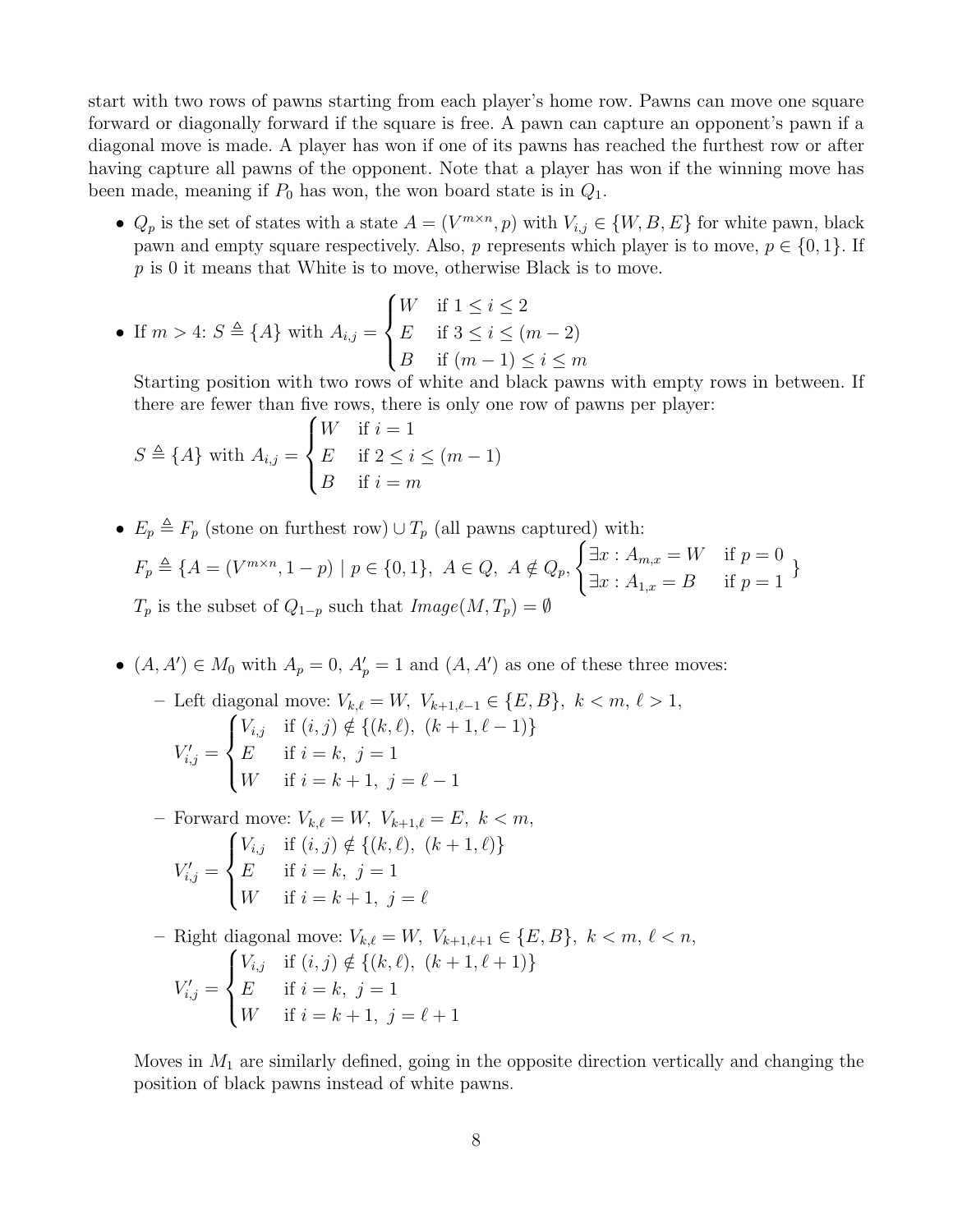# <span id="page-11-0"></span>Related Work

<span id="page-11-1"></span>This chapter provides related works on the topics discussed.

#### 3.1 Breakthrough research

Lorentz and Horey <sup>[\[9\]](#page-20-9)</sup> have created a bot using Monte Carlo Tree Search (MCTS) for playing on an  $8 \times 8$  board. Note that MCTS is unable to prove the game theoretic value and is designed to choose the most promising move based on many playouts of random moves. When the paper was written in 2013, this bot was ranked twelfth on Little Golem, a website for two-player combinatorial games with a Breakthrough playing community. After more improvements after the publication, the bot reached a rating of 2358, whereas the current highest rated player has a rating of 2275.

Although multiple papers have been written on the use of MCTS, other research on Breakthrough includes a solution for  $6 \times 5$  boards based on race patterns and an extension of Job-Level Proof Number search [\[10\]](#page-20-10). There have also been researchers generating end game tablebases for  $6 \times 6$ boards  $[11]$ .

#### <span id="page-11-2"></span>3.2 Connect Four

Edelkamp and Kissmann [\[12\]](#page-20-12) have determined bounds for BDD sizes for representing the reachable states in Connect Four. They used several different ordering methods while using a cell-wise encoding of the game. They show that BDDs are great for representing the reachable states if search is continued after finding a terminal state. When the termination criterion is taken into account a BDD with an exponential number of nodes is needed. When this can be disregarded, they prove that polynomial sized BDDs can represent the set of all possible states.

#### <span id="page-11-3"></span>3.3 BDD Packages

BDD packages are tools for handling and manipulating BDDs. While CUDD (Colorado University Decision Diagram) [\[13\]](#page-21-0) is one of the most widely used package, there exist many other packages described in the comparative paper by Van Dijk et al. [\[14\]](#page-21-1). They show that no single BDD package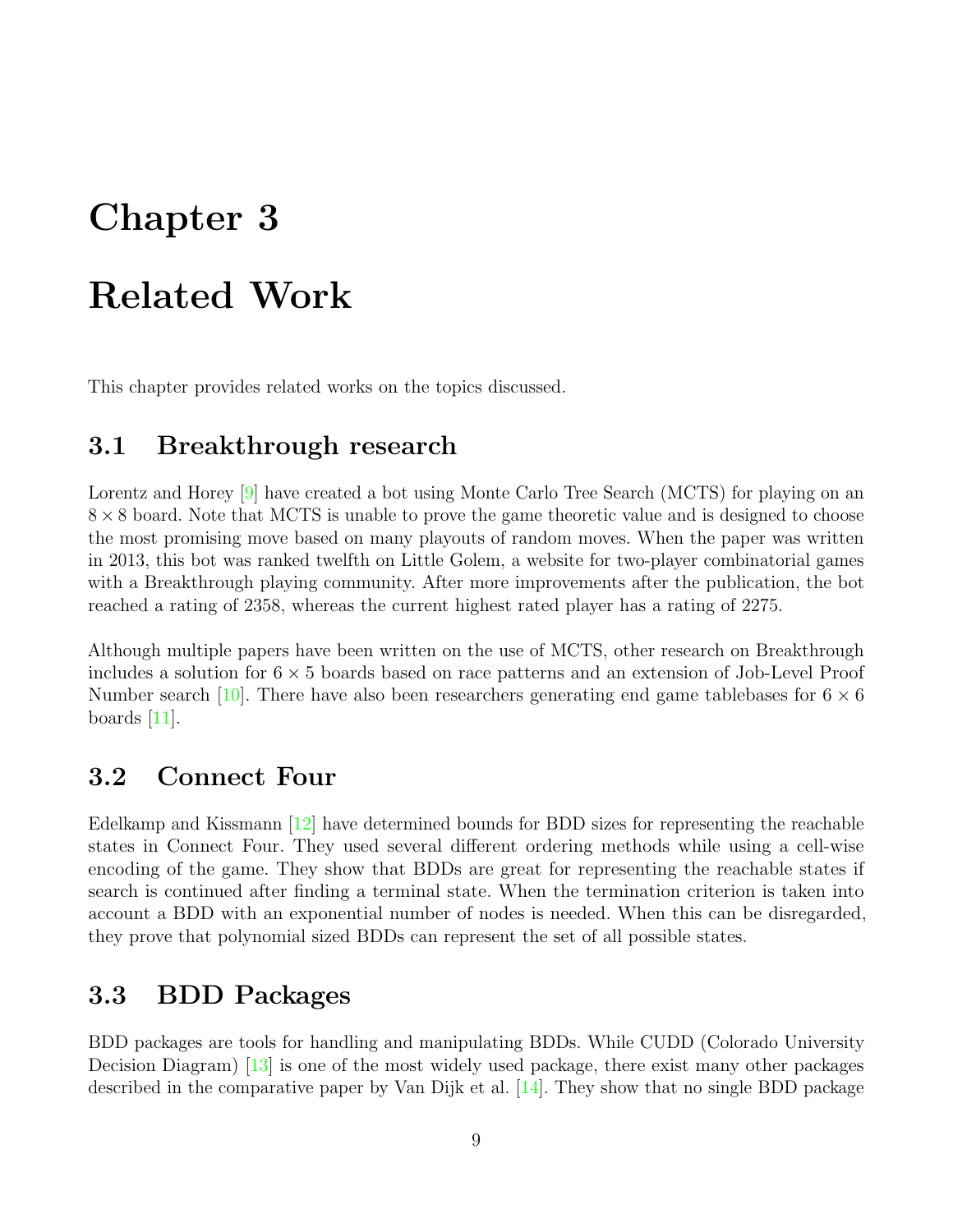dominates in each field. However, many packages could benefit from parallelisation of BDD operations, something the package Sylvan outperformed other packages with.

Sylvan [\[15\]](#page-21-2) is a package develop by the Formal Methods and Tools group of the University of Twente and differs from other packages by implementing parallelized operations on BDDs and Multi-Terminal Binary Decision Diagrams (MTBDDs) thereby exploiting the power of multi-core machines.

For this thesis, we use Sylvan which is written in C. Sylvan has implemented the image and preimage functions, in Sylvan named "Rel-next" and "Rel-prev". It also includes "Rel-prev for all" which application will be described in Section [4.2.3.](#page-15-1)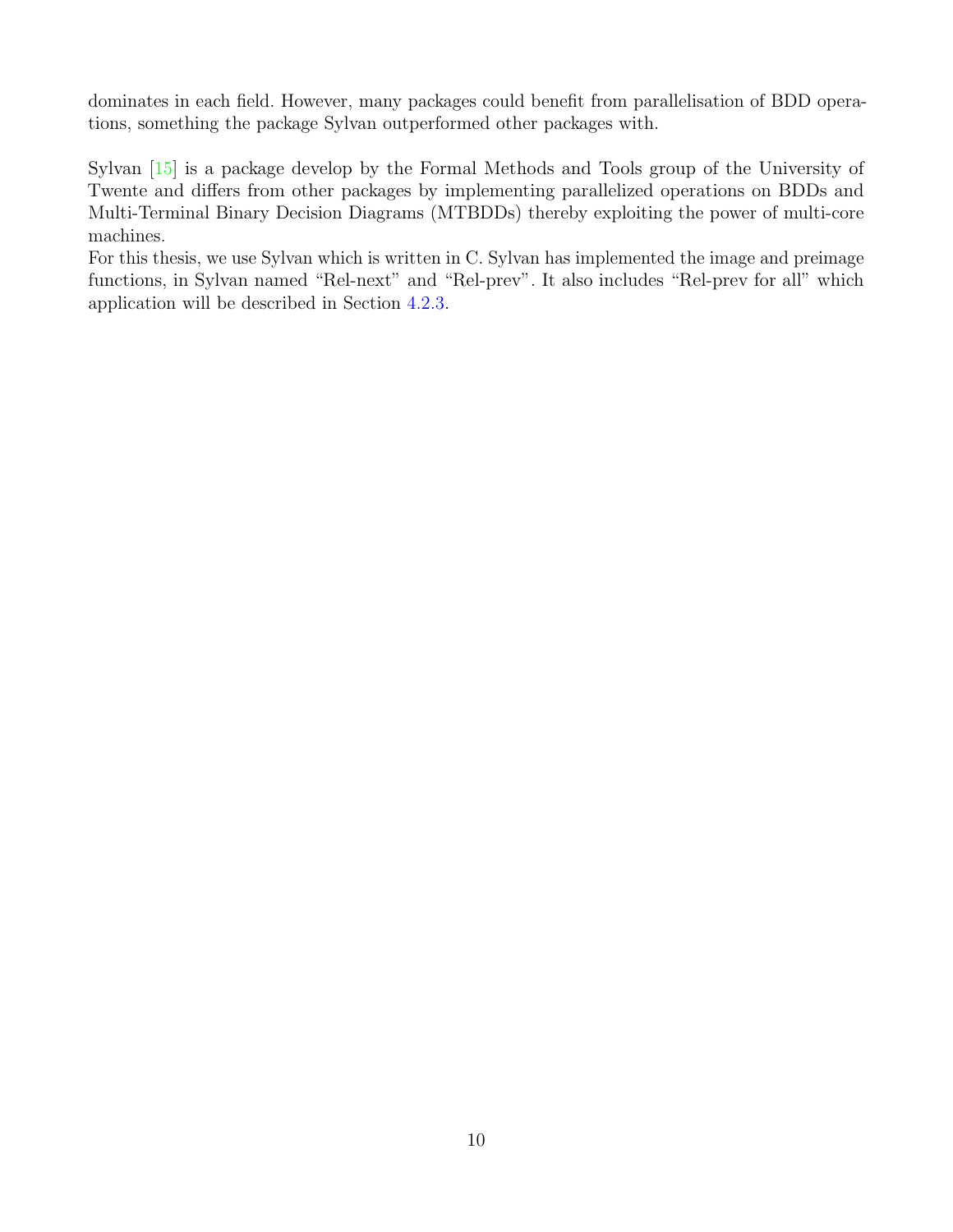### <span id="page-13-0"></span>Execution of Breakthrough in BDDs

We encode Breakthrough as a two-player game in BDDs. To do this we first encode a single Breakthrough board in BDDs and explain the amount of variables needed for this. We explain the encoding of the set of winning states and the transition relation and we then implement retrograde analysis using the Preimage and the ∀∃Preimage BDD operations.

#### <span id="page-13-1"></span>4.1 Encoding a Breakthrough State in BDDs

To encode a state in Breakthrough every square on the board will have to be considered and represented. Each square can be occupied in three ways, it can either be empty or occupied by a white or black pawn. Because there are three possibilities we will need two Boolean variables to represent a square. In Figure [4.1](#page-13-2) the chosen variable encoding can be seen. Note that when  $x_1$  and  $x_2$  for square x are both 1 we reach a square state named "impossible". This is not a state a square in the game can be in either in theory or in our implementation.

<span id="page-13-2"></span>

Figure 4.1: Square encoding for Breakthrough used in our implementation.

An improvement over our implementation is to remove the unnecessary impossible option altogether. This can be done by removing the impossible node and setting both outward paths from the rightmost  $x_2$  to Black. Even better would be to remove both the rightmost  $x_2$  and the impossible node and setting the HI path from  $x_1$  to Black. This is shown in Figure [4.2.](#page-14-2)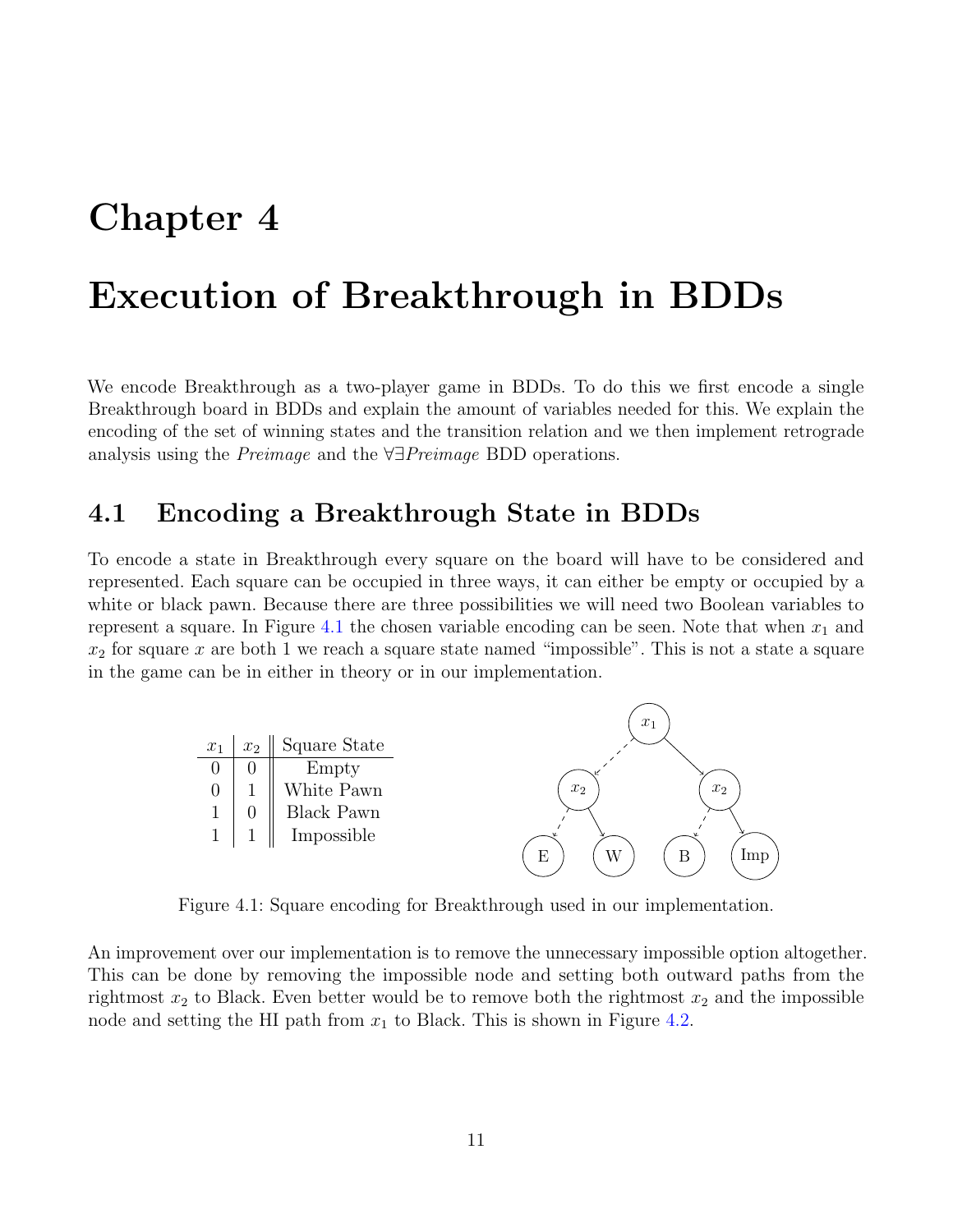

<span id="page-14-2"></span>Figure 4.2: Improved encoding of a Breakthrough square requiring one less variable to encode a Black pawn.

In addition to the encoding of the  $m \times n$  squares for an  $m \times n$  board we need one additional variable. This variable  $P$  is 1 when White is to move and 0 when Black is to move. So, to encode a Breakthrough state  $2(m \times n) + 1$  variables are required.

#### <span id="page-14-0"></span>4.2 Implementing Retrograde Analysis

Using retrograde analysis to solve a game by backward induction and BDDs requires creating the move relation. In forward search, this is used to compute predecessors using the BDD image operation. Since retrograde analysis is a backward search procedure, we use the BDD preimage operation to compute predecessors. We start from the set of winning states and expand this set for each player separately. When we find in which set the initial board state lies, we know which player can force a win from the start of the game.

#### <span id="page-14-1"></span>4.2.1 Encoding of the Move Relation

To make use of  $Image(S, T)$  we must not only give the source or unprimed variables  $\{x_0, \ldots, x_k\}$ of the current set of states S. These variables are also paired with the target or primed variables  ${x'_0, \ldots, x'_k}$ . The used BDD package Sylvan requires interleaving variable ordering meaning that the variables are combined as  $\{x_0, x'_0, \ldots, x_k, x'_k\}$ . After the computation the target variables have their new values and a target set of states  $S'$  has the set of states after one move coming from  $S$ . The set S then takes the value of  $S'$  to be used again.

To create the translation relation to be used for  $Image(S, T)$  and  $Preimage(S, T)$  we operate on the accumulation of subsets of variables. In a Breakthrough move, not all state variables need to be changed. The partial relations are made up of all the possible pairs of squares that are connected with one move. We see that a corner square like  $A_{1,1}$  is paired with  $A_{2,1}$  and  $A_{2,2}$ . A central square like  $A_{2,2}$  is connected with  $A_{3,1}$ ,  $A_{3,2}$ ,  $A_{3,3}$ ,  $A_{1,1}$ ,  $A_{1,2}$  and  $A_{1,3}$ . There are then three different possibilities of moves to be made for a combination of connected squares we will call  $sq_0$ and  $sq_1$ . These three possibilities are described for the White player as follows:

- 1. Forward: A move can be made if  $sq_0$  is white and  $sq_1$  is empty (non-taking move).
- 2. Right or left across: A move can be made if  $sq_0$  is white and  $sq_1$  is empty (non-taking move).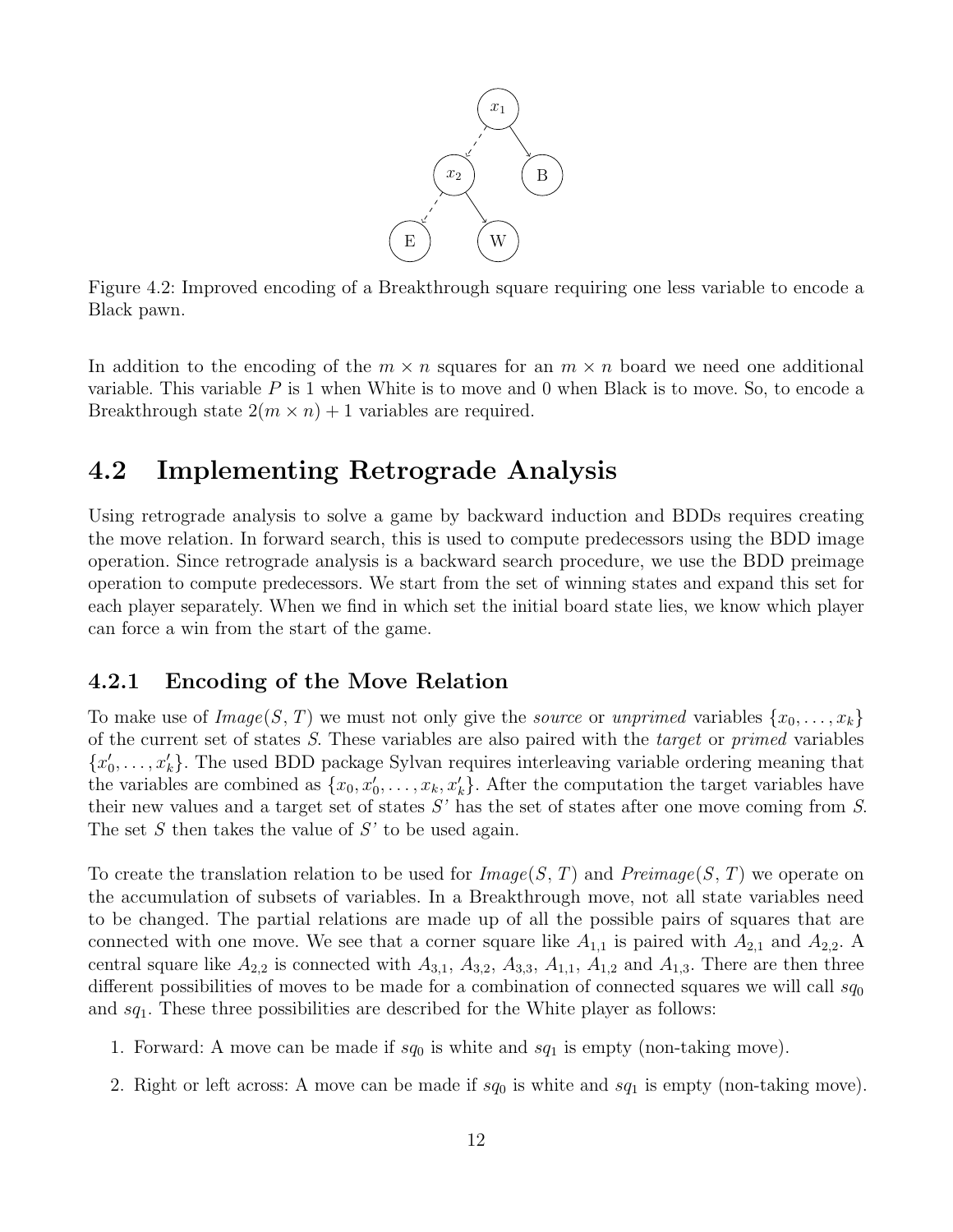3. Right or left across: A move can be made if  $sq_0$  is white and  $sq_1$  is black (taking move).

After a move, not only are the variables of  $sq_0$  and  $sq_1$  altered, but the Player variable is also swapped.

To calculate the amount of reachable board states in Breakthrough we move through the state space using breadth-first search starting from the single initial board state. This is done by repeatedly calling  $Image(S, T)$  and adding unseen board states to a set of BDDs. Board states can be reached by a different order of moves but because all pawns only move forward it is not possible to revisit a board state or create a loop in this complete run through of all the board states. When a state is reached that is a winning or is an end state, it is first added to the reached states and then removed from the set of states to be further worked on. This is to avoid unreachable states, for instance those states where both players reach their opponent's home row.

#### <span id="page-15-0"></span>4.2.2 Winning Boards

Before the retrograde analysis can begin and the set of winning boards can be expanded we need to create the sets of board states that are won for each player. In our first method this is when a pawn has reached the opponent's home row or when all opposing pawns have been captured. For White's set of won boards, this is when White has *made* the winning move and the resulting board state has the player variable reading Black to move.

The second method is different in that a board state is declared as winning for White if all Black's pawns have been captured, meaning the player variable has Black to move. This is still the same as for the first method, but where that method takes boards where White has reached Black's home row, here we take those boards where White is to move when a pawn is on the row before Black's home row. These board states have an immediately winning move for White meaning they can already be seen as winning board states themselves.

#### <span id="page-15-1"></span>4.2.3 Algorithm

Applying retrograde analysis is done by expanding the two disjoint sets of winning board states for the two players. We must first look at how a board state can be added to such a set. There are two distinct ways a board state can be added and they are based on which player is to move. Let us think of increasing the White player's winning boards.

A board is added when White is to move and a move can be made to go to a board state that is in the set of winning board states. This can be formulated like so with board state  $x$  and the set of winning board states for White  $W_w$ : { $x | \exists Image(x, T) \in W_w$  }.

Board states where the opponent is to move are also added when all possible moves lead to states that are in the winning set of states. For this we need the preimage function, the function that gives  $Preimage(S, T) = {\forall x' \mid \exists x \in S, (x', x) \in T}.$  For White, these boards can be defined by  $\forall \exists Preimage(W_w, T) = \{x' \mid \forall x' \in Image(x, T) \in W_w, x \in Preimage(W_w, T)\}.$  The function  $\forall \exists Preimage(S, T)$  will give all board states one move before S that will definitely end up in S as all its possible moves lead to S. These two possible ways of expanding the set of winning board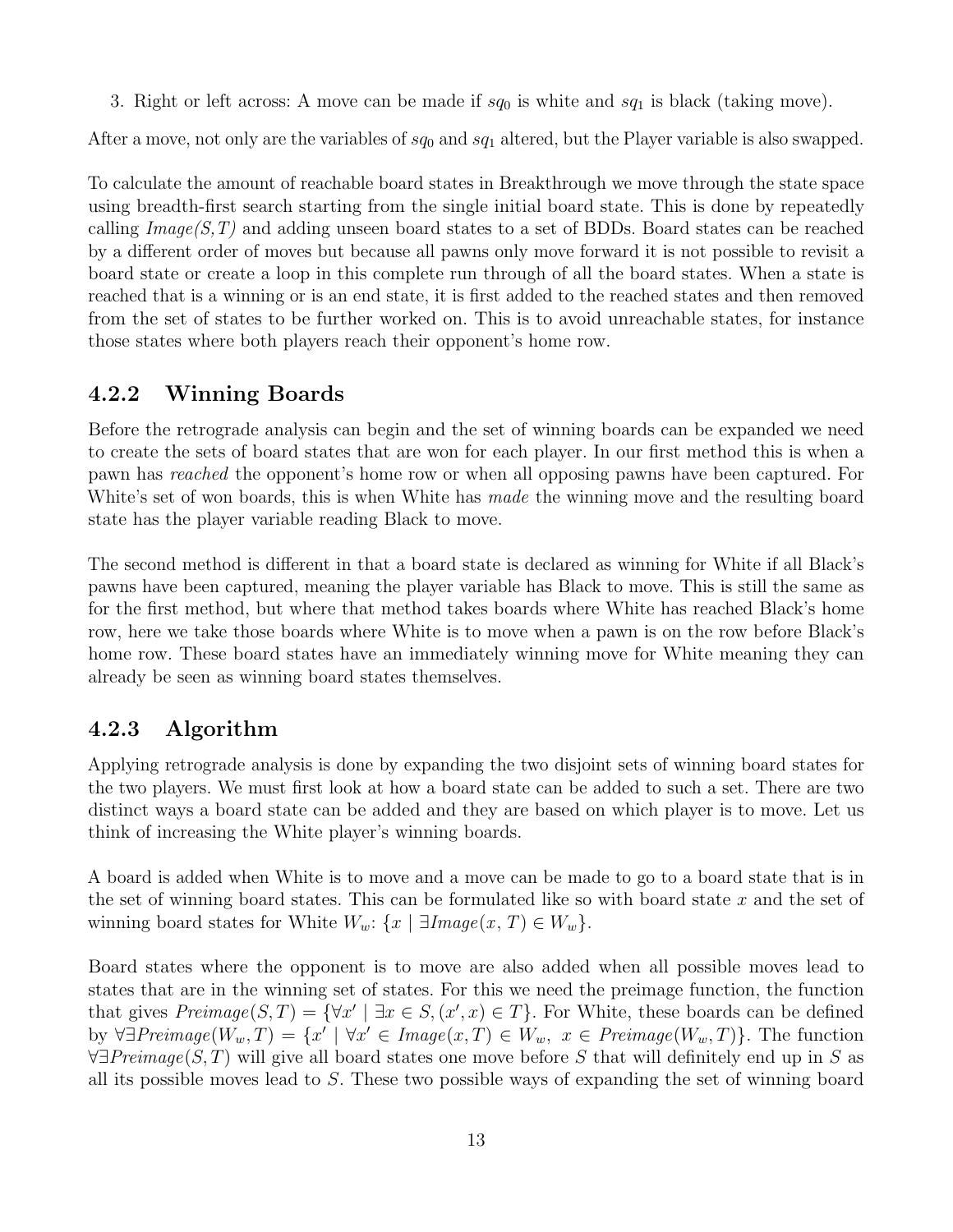states follow each other in a loop until states are no longer added.

The loop is given in Algorithm [1](#page-16-0) for White where BaselineWhiteWin are those states where White has already made the winning move, and so Black is to move. The operation '|' is the symbol for OR meaning the expansion of a set here.

| Algorithm 1: Retrograde Analysis Loop for White |
|-------------------------------------------------|
|-------------------------------------------------|

```
WhiteWinFinal \leftarrow BaselineWhiteWinWhiteWinBlackMove \leftarrow BaselineWhiteWinWhiteWinWhiteMove ← bddZero() /* Empty BDD */
temp, Prev \leftarrow bddZero()while WhiteWinFinal \neq temp do
   if WhiteWinBlackMove is bddZero() then
    break
   end
   temp \leftarrow WhiteWinFinalPrev \leftarrow Preimage(WhiteWinBlackMove, T)WhiteWinWhiteMove \leftarrow WhiteWinWhiteMove \mid \text{Prev}WhiteWinFinal \leftarrow WhiteWinFinal \mid prevPrev \leftarrow \forall \exists \; Preimage(WhiteWinWhiteMove, T)WhiteWinBlackMove \leftarrow Prev
   WhiteWinFinal \leftarrow WhiteWinFinal \mid prevend
return WhiteWinFinal
```
When this loop has been completed for both players, every legal board position has been added to either  $W_w$  or  $W_b$ . Simple checks can be done to see whether there is no overlap between the two disjoint sets of winning states and whether the sets add up to the total amount of reachable states. Now, one can also inspect in what set the initial position has ended up in to see which player is winning from the starting position.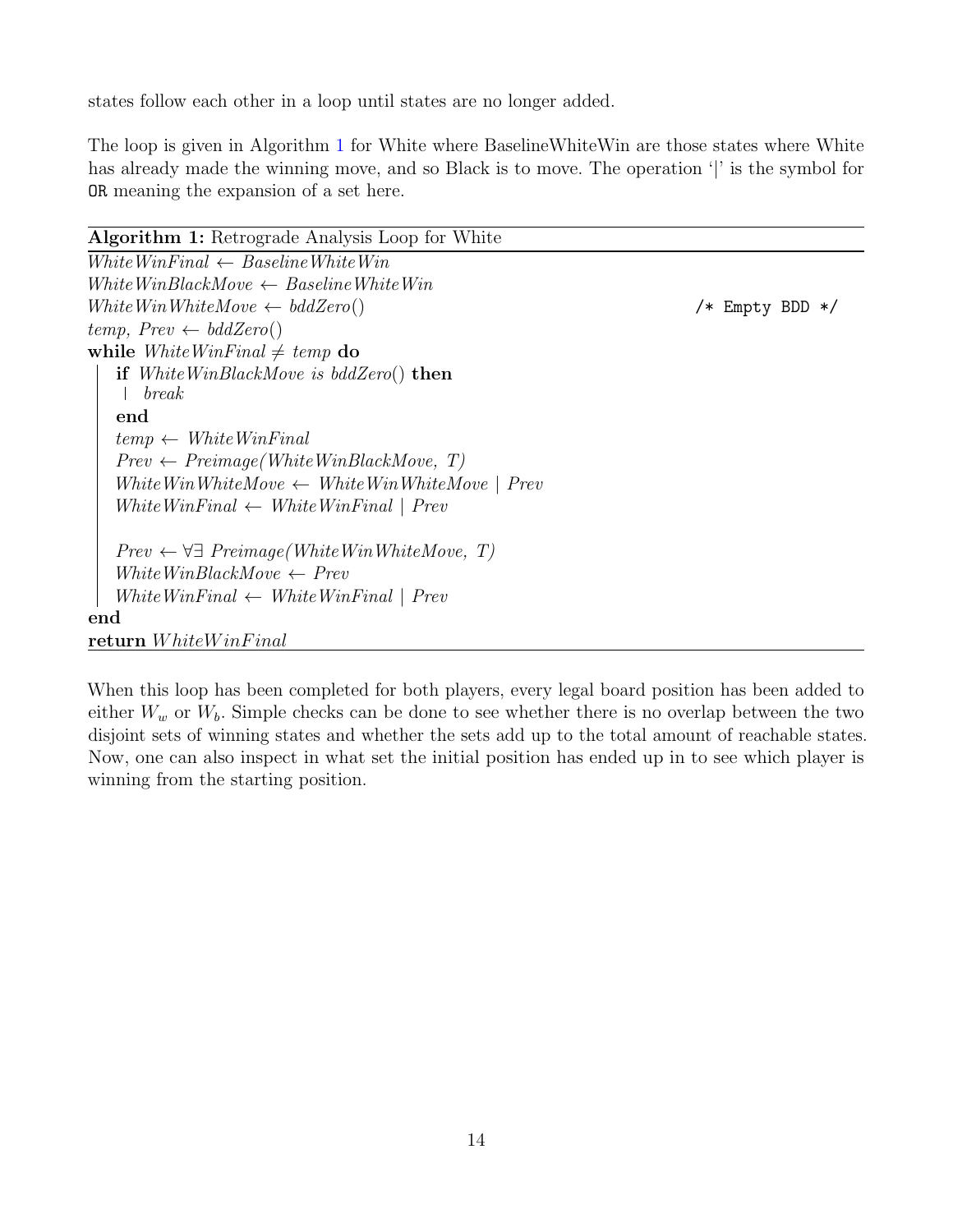### <span id="page-17-0"></span>Experimental Evaluation

To get the results of this chapter code has been written in  $C++$  that uses the BDD package Sylvan as mentioned in Chapter [2.](#page-5-0) The code for this project can be found on [https:](https://github.com/elzedevink/Breakthrough-BDD) [//github.com/elzedevink/Breakthrough-BDD](https://github.com/elzedevink/Breakthrough-BDD).

In Table [5.1](#page-17-1) the results for varying board sizes are given. In the table, M1 (method 1) represents the method we first employed, where a board state is declared as winning if the winning move has been made. Likewise, M2 (method 2) represents the method where a board state is winning if the winning move can be made. Note that the two methods are in fact equivalent.

The winning player is given alongside the number of reachable states where most board states have the second player as their winner, while on a  $6 \times 4$  board the first player wins. The amount of White/Black winning boards per board size do not differ that much. For instance, for method 1, on a  $5 \times 5$  board, White has  $2.57 \cdot 10^{10}$  winning board states while Black has  $2.52 \cdot 10^{10}$ . This difference is similarly small for each board size/method.

<span id="page-17-1"></span>

|                                                 | $\parallel 5 \times 4$                                      | $15 \times 5$         | $6 \times 4$               | $17 \times 3$    |
|-------------------------------------------------|-------------------------------------------------------------|-----------------------|----------------------------|------------------|
|                                                 | Winning   2nd Player   2nd Player   1st Player   2nd Player |                       |                            |                  |
| M1 #reachable states $\parallel 3.7 \cdot 10^8$ |                                                             | $ 5.1 \cdot 10^{10} $ | $1.5 \cdot 10^{10}$        | $3.2 \cdot 10^8$ |
| M2 #reachable states $\parallel 3.5 \cdot 10^7$ |                                                             | $2.4 \cdot 10^{9}$    | $\mid 2.0 \cdot 10^9 \mid$ | $1.0 \cdot 10^8$ |

Table 5.1: Winning player and number of reached states for several board sizes.

<span id="page-17-2"></span>Table [5.2](#page-17-2) shows the amount of nodes of the BDD that represents the reached board states. In Figure [5.1](#page-18-0) it is shown that this number of nodes reaches its peak before all possible states have been reached.

| Board Size   | Peak      | End       |
|--------------|-----------|-----------|
| $5 \times 4$ | 170,075   | 155,056   |
| $5 \times 5$ | 2,693,209 | 2,494,183 |
| $6 \times 4$ | 350,532   | 292,921   |
| $7 \times 3$ | 57,865    | 51,133    |

Table 5.2: Number of nodes representing the BDD of visited states.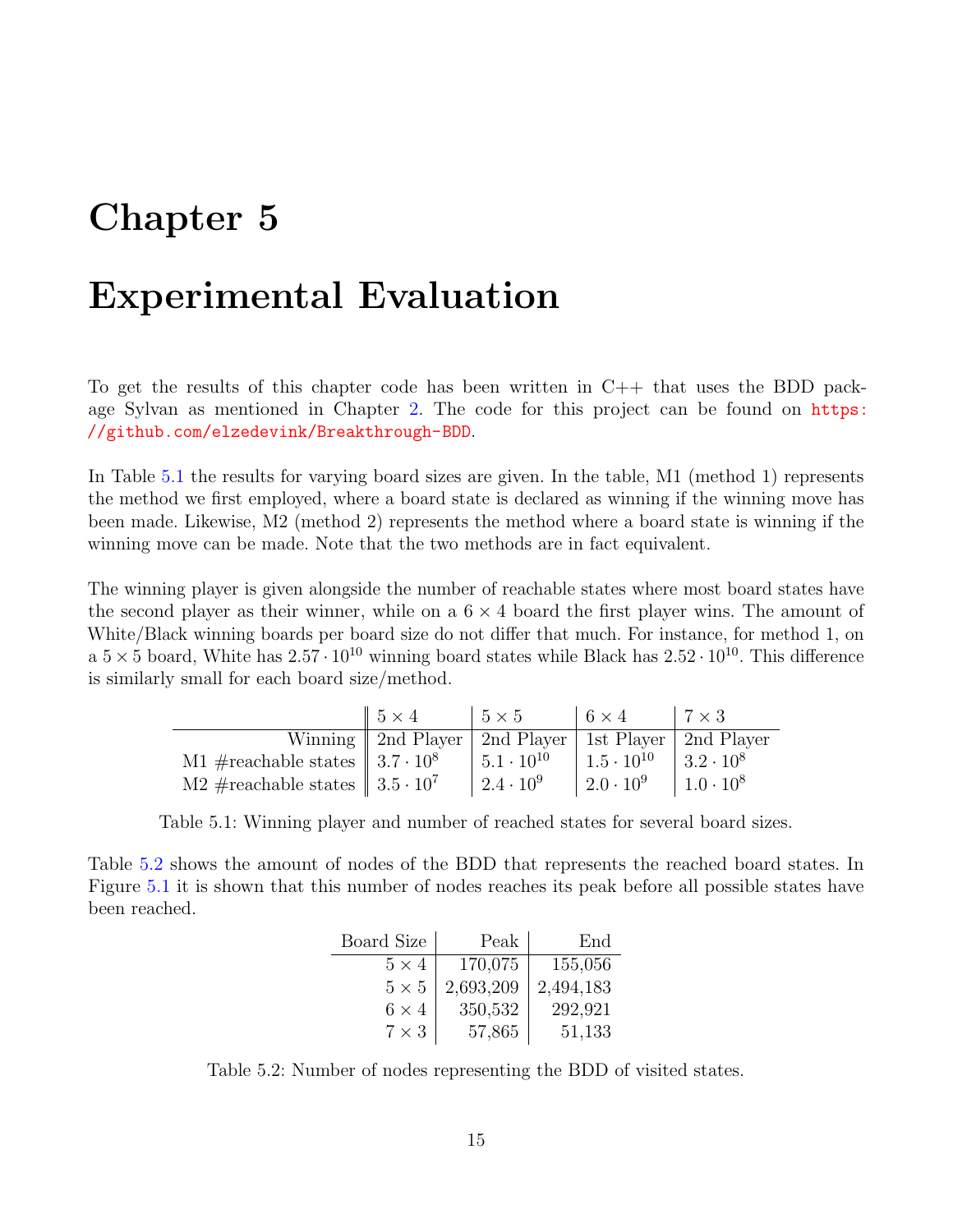<span id="page-18-0"></span>

Figure 5.1: Number of nodes of the BDD that represents the reached states logarithmically scaled for different board sizes. The horizontal axis gives the depth of the game or the number of moves made.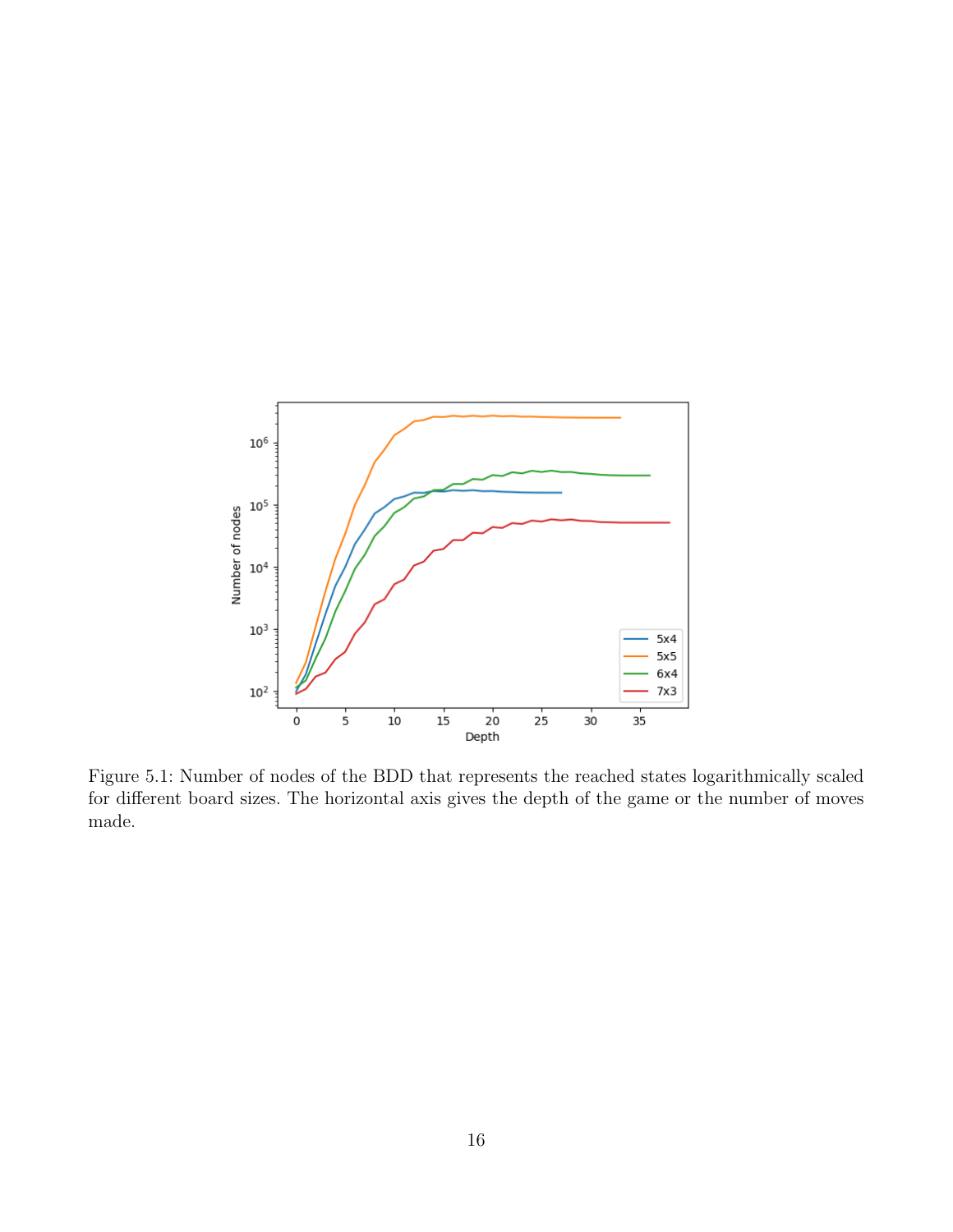## <span id="page-19-0"></span>Conclusions and Further Research

In this thesis, the two-player combinatorial game Breakthrough was strongly solved for board sizes up to  $5 \times 5$ ,  $6 \times 4$  and  $7 \times 3$ . For this, the game theoretic ending for all reachable states was given. We showed how Breakthrough can be encoded as a BDD and how we can traverse the state space using the image function to reach all possible states. We showed how to build the transition relation needed for this function and how it can also be used to apply retrograde analysis to ultimately expand sets of winning board states.

We also compared two methods for defining our start point of winning boards: one method where the winning move has already been made and the other method where a board is said to be winning if such a move can be made. For a board size of  $5 \times 5$  the former method reaches  $5.1 \cdot 10^{10}$  boards whereas the latter reaches  $2.4 \cdot 10^9$  boards.

Even though we used BDDs to be able to handle large amounts of board states, we were not able to solve board sizes  $6 \times 5$ , which has  $4.2 \cdot 10^{11}$  possible board states, and  $5 \times 6$ , which has  $1.6 \cdot 10^{11}$ possible board states.

Before we can use AI techniques in real life scenarios they have to be tried and tested in a safe environment. While using BDDs along retrograde analysis to solve a game is not a novel method, applying it on different games or scopes of games can still be beneficial towards knowledge on the game.

Improvements on the methods shown in this thesis could result in larger board sizes being solved. As was done for Connect-Four  $[12]$ , research can be done for Breakthrough to look into variable ordering as this has been demonstrated to change the size of the resulting BDD [\[16\]](#page-21-3). As mentioned in Chapter [4](#page-13-0) simple improvements on board encryption could already lead to slightly better results.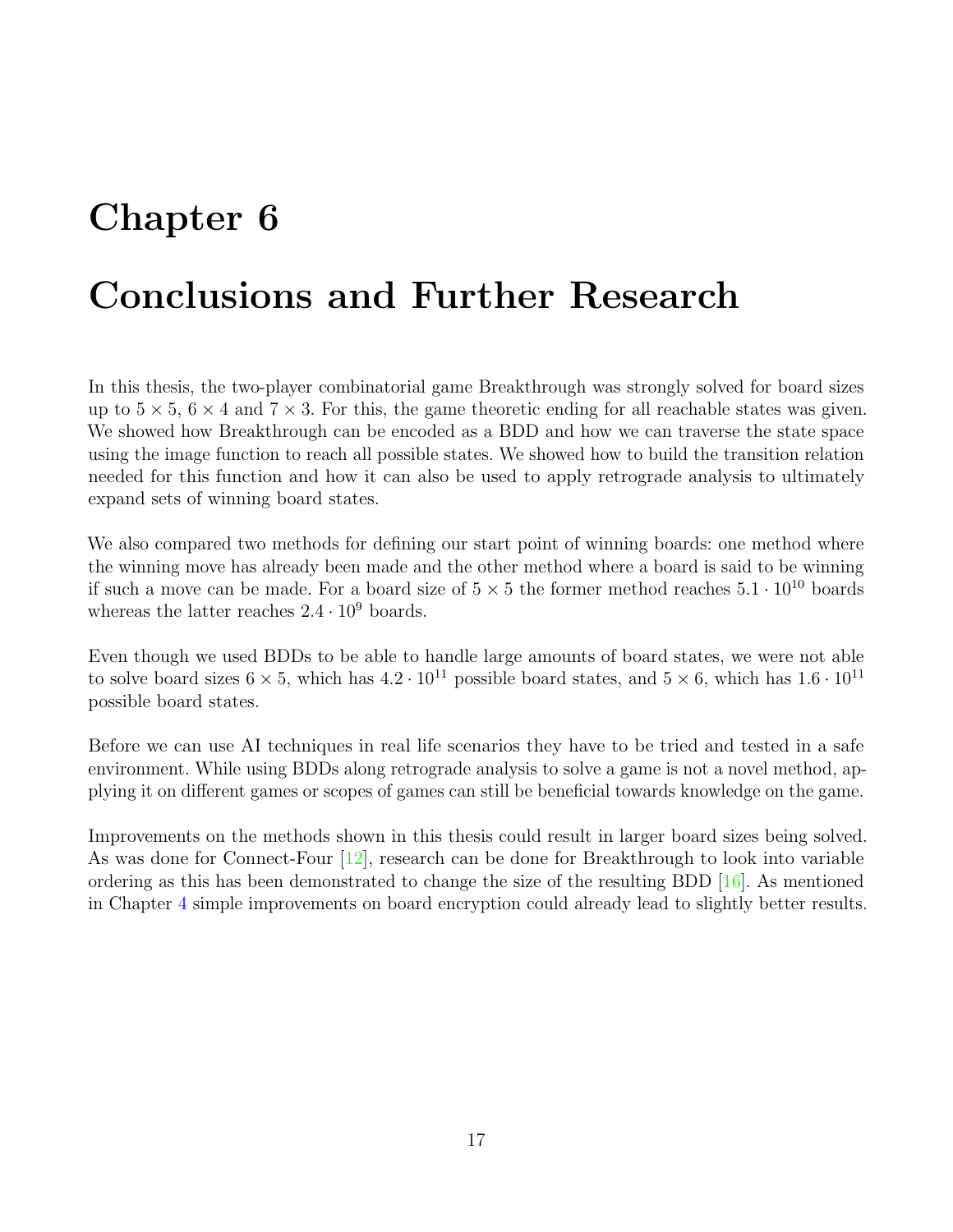### <span id="page-20-0"></span>References

- <span id="page-20-1"></span>[1] G. Tesauro, "TD-Gammon, a self-teaching backgammon program, achieves master-level play," Neural Computation, vol. 6, no. 2, pp. 215–219, 1994.
- <span id="page-20-2"></span>[2] D. Silver, A. Huang, C. Maddison, A. Guez, L. Sifre, G. Driessche, J. Schrittwieser, I. Antonoglou, V. Panneershelvam, M. Lanctot, S. Dieleman, D. Grewe, J. Nham, N. Kalchbrenner, I. Sutskever, T. Lillicrap, M. Leach, K. Kavukcuoglu, T. Graepel, and D. Hassabis, "Mastering the game of go with deep neural networks and tree search," Nature, vol. 529, pp. 484–489, 2016.
- <span id="page-20-3"></span>[3] C. Berner, G. Brockman, B. Chan, V. Cheung, P. Debiak, C. Dennison, D. Farhi, Q. Fischer, S. Hashme, C. Hesse, R. Józefowicz, S. Gray, C. Olsson, J. Pachocki, M. Petrov, H. P. de Oliveira Pinto, J. Raiman, T. Salimans, J. Schlatter, J. Schneider, S. Sidor, I. Sutskever, J. Tang, F. Wolski, and S. Zhang, "DOTA 2 with large scale deep reinforcement learning," CoRR, vol. abs/1912.06680, 2019.
- <span id="page-20-4"></span>[4] V. Allis, "Searching for solutions in games and artificial intelligence," PhD thesis, Maastricht University, 1994.
- <span id="page-20-5"></span>[5] R. E. Bryant, "Graph-based algorithms for Boolean function manipulation," IEEE Transactions on Computers, vol. 35, p. 677–691, 1986.
- <span id="page-20-6"></span>[6] K. Handsomb, " $8 \times 8$  game design competition: The winning game: Breakthrough ... and two other favorites," Abstract Games Magazine, vol. 7, pp. 8–9, 2001.
- <span id="page-20-7"></span>[7] D. E. Knuth, The Art of Computer Programming, vol. 4A. Addison-Wesley Professional, 2011.
- <span id="page-20-8"></span>[8] R. Greenlaw, H. J. Hoover, and W. Ruzzo, "A compendium of problems complete for P," 1992.
- <span id="page-20-9"></span>[9] R. Lorentz and T. Horey, "Programming Breakthrough," in International Conference on Computers and Games, pp. 49–59, Springer, 2013.
- <span id="page-20-10"></span>[10] A. Saffidine, N. Jouandeau, and T. Cazenave, "Solving Breakthrough with race patterns and job-level proof number search," in Advances in Computer Games, pp. 196–207, Springer, 2012.
- <span id="page-20-11"></span>[11] A. W. Isaac, "Generating an end game tablebase for the game of Breakthrough using quasiretrograde analysis," Master's thesis, California State University, Northridge, 2016.
- <span id="page-20-12"></span>[12] S. Edelkamp and P. Kissmann, "On the complexity of BDDs for state space search: A case study in Connect Four," Inproceedings of the AAAI Conference on Artificial Intelligence, pp. 18–23, 2011.